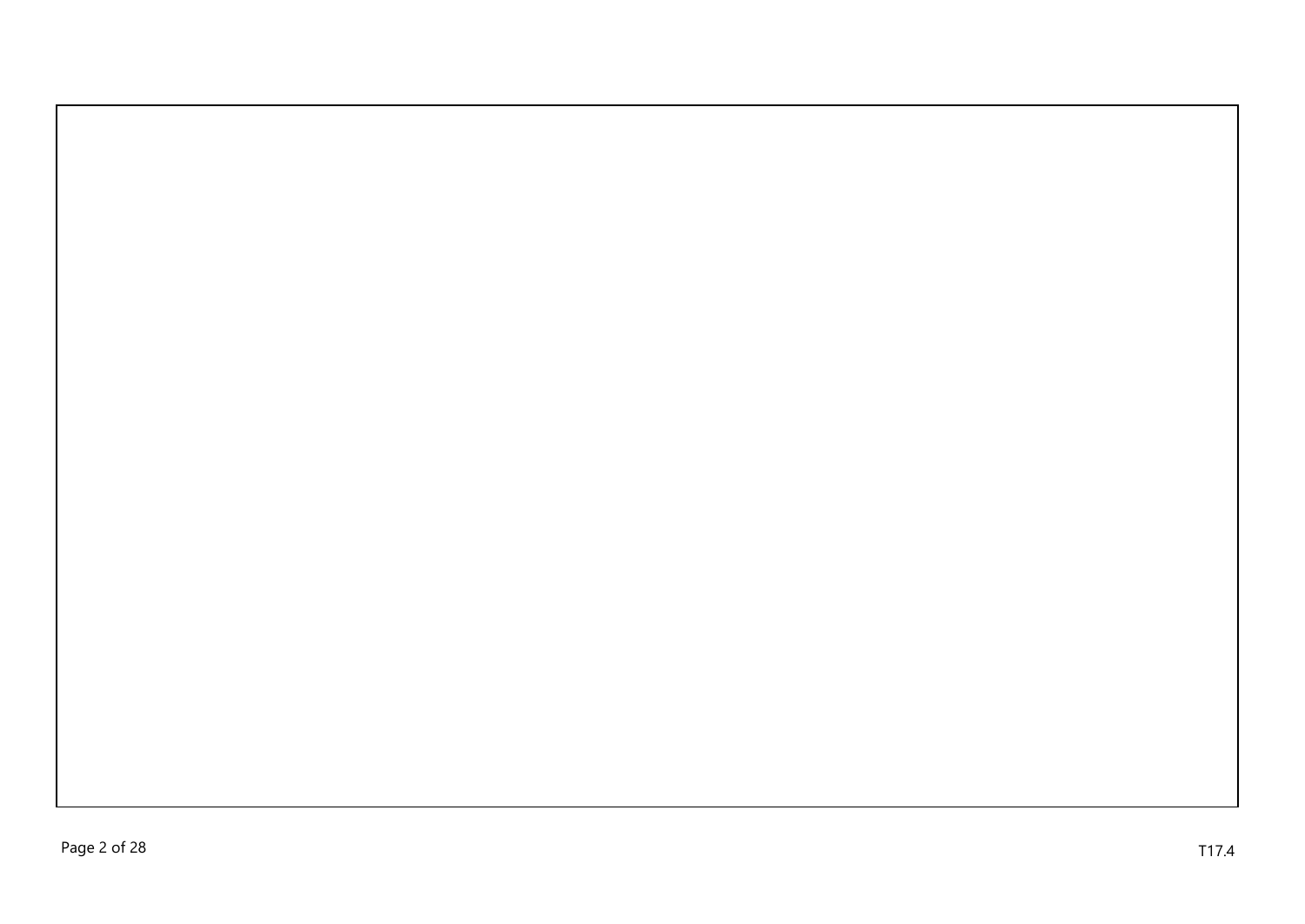| #              | Island | House Name      | Name                     | Sex | National ID | ، ه ، بر <u>م</u>                   | ىئرىتر                                                                                                         |
|----------------|--------|-----------------|--------------------------|-----|-------------|-------------------------------------|----------------------------------------------------------------------------------------------------------------|
| Male'          |        |                 |                          |     |             |                                     |                                                                                                                |
|                | Male'  | M. Aanandha     | Abdulla Waheed           | M   | A040584     | وسيحسر صمر                          | رەقلەللە ھەيقر                                                                                                 |
| $\overline{2}$ | Male'  | M. Aanandha     | Fathimath Afnan Waheedh  | F   | A357769     | د <i>به مگر شر</i> گر               | و و د و مروش و د د                                                                                             |
| $\vert$ 3      | Male'  | M. Aanandha     | Faruhaan Waheed          | M   | A403646     | د <i>به مگرمگر</i> فر               | و وو ه ر و د                                                                                                   |
| $\vert 4$      | Male'  | M. Abaanaa      | Abdul Latheef Moosa      | M   | A000788     | د . رَهُ شَ                         | ג 2000 - 2009 - 2009 - 2009 - 2009 - 2009 - 2009 - 2009 - 2009 - 2009 - 2009 - 2009 - 2009 - 2009 - 2009 - 200 |
| $\overline{5}$ | Male'  | M. Abaanaa      | Abdulla Naseer           | M   | A044236     | ە بە ئەھ                            | رەقمەللە سەببوتمە                                                                                              |
| $\overline{6}$ | Male'  | M. Abaanaa      | SHIFANA ALI MOHAMED      | F   | A092245     | د . رَهُ شَ                         | جوژنگر ويو دره درد                                                                                             |
| $\vert$ 7      | Male'  | M. Abaanaa      | Ismail Latheef           | M   | A124851     | د . مرځ ش                           | برحوم ويوو                                                                                                     |
| 8              | Male'  | M. Abaanaa      | Thoha Abdul Latheef      | M   | A126487     | د . رَهُ سَ                         | 22 10201 22                                                                                                    |
| 9              | Male'  | M. Abaanaa      | Yaaseen Abdul Latheef    | M   | A126493     | د . رَهُ شَ                         | گرسوس مەھەم مەھم                                                                                               |
| 10             | Male'  | M. Aisha Manzil | Aishath Rasheeda         | F   | A023918     | ى ئەرشۇ <i>ر شىرى</i> گى            | أقهر مشكرة المتمر تكريد                                                                                        |
| 11             | Male'  | M. Aisha Manzil | Muammin Rasheed          | M   | A128058     | ى <i>بە</i> ر شەكەش <sub>ى</sub> بى | وأكرو والكر المراشوقر                                                                                          |
| 12             | Male'  | M. Aisha Manzil | Ihusan Naseem            | M   | A362035     | د· مەرىشۇر ئىرىمى ئى                | ەر ئەسكەش سەسبوق                                                                                               |
| 13             | Male'  | M. Aisha Manzil | Ali Riyash Mohamed       | M   | A397429     | د <i>. مَهر څ</i> وکره پولو         | ג׳בְ תְתֹבּי בְתְתֵכִת                                                                                         |
| 14             | Male'  | M. Aisha Manzil | Fathimath Reesha Mohamed | F   | A397430     | <sub>ى: مەم</sub> شۇر ئىرىمى ئى     | و و د و پرځ وړه د و                                                                                            |
| 15             | Male'  | M. Aisha Manzil | Ahusan Naseem            | M   | A409462     | د <i>. مَهر څ</i> وکره پولو         | أربر مسكرها الكرسور                                                                                            |
| 16             | Male'  | M. An Vilu      | Nadhuwa Sharafuddeen     | F   | A055010     | د· گړنګر و څر                       | ر و و در وه در و.<br>مرکزهٔ شوبرو در در                                                                        |
| 17             | Male'  | M. An Vilu      | Ahmed Naseef             | M   | A063785     | <sub>و</sub> . ړی <sub>م</sub> وتو  | رەرو شەرى                                                                                                      |
| 18             | Male'  | M. An Vilu      | Naima Sharafuddeen       | F   | A071912     | <sub>و</sub> . ړیر ویځ              | شەر شىروەر                                                                                                     |
| 19             | Male'  | M. An Vilu      | Nasheeu Sharafuddeen     | M   | A122329     | و. ړېژ وخ                           | لترجيز المشترور ويرمر                                                                                          |
| 20             | Male'  | M. An Vilu      | Naseeh Sharafudheen      | M   | A122330     | د. ړېر وقه                          | .<br>ئىزبور شىكىۋە قرىش                                                                                        |
| 21             | Male'  | M. An Vilu      | Nazaha Sharafuddeen      | F   | A330818     | - ممبر وقر                          | ىر مەسىر مەمرەر بىر بىر<br>سىنجاب سىسىر <i>ۋەر</i> بىر                                                         |
| 22             | Male'  | M. Araaraiyniru | Khadeeja Ahmed           | F   | A057256     | د . رکمبر کاره د بر                 | زَمْرِيحٌ كَمَارُوْتَر                                                                                         |
| 23             | Male'  | M. Araaraiyniru | Latheefa Ali             | F   | A057258     | - ريزېږه سرچ                        | تزبوژ اړم                                                                                                      |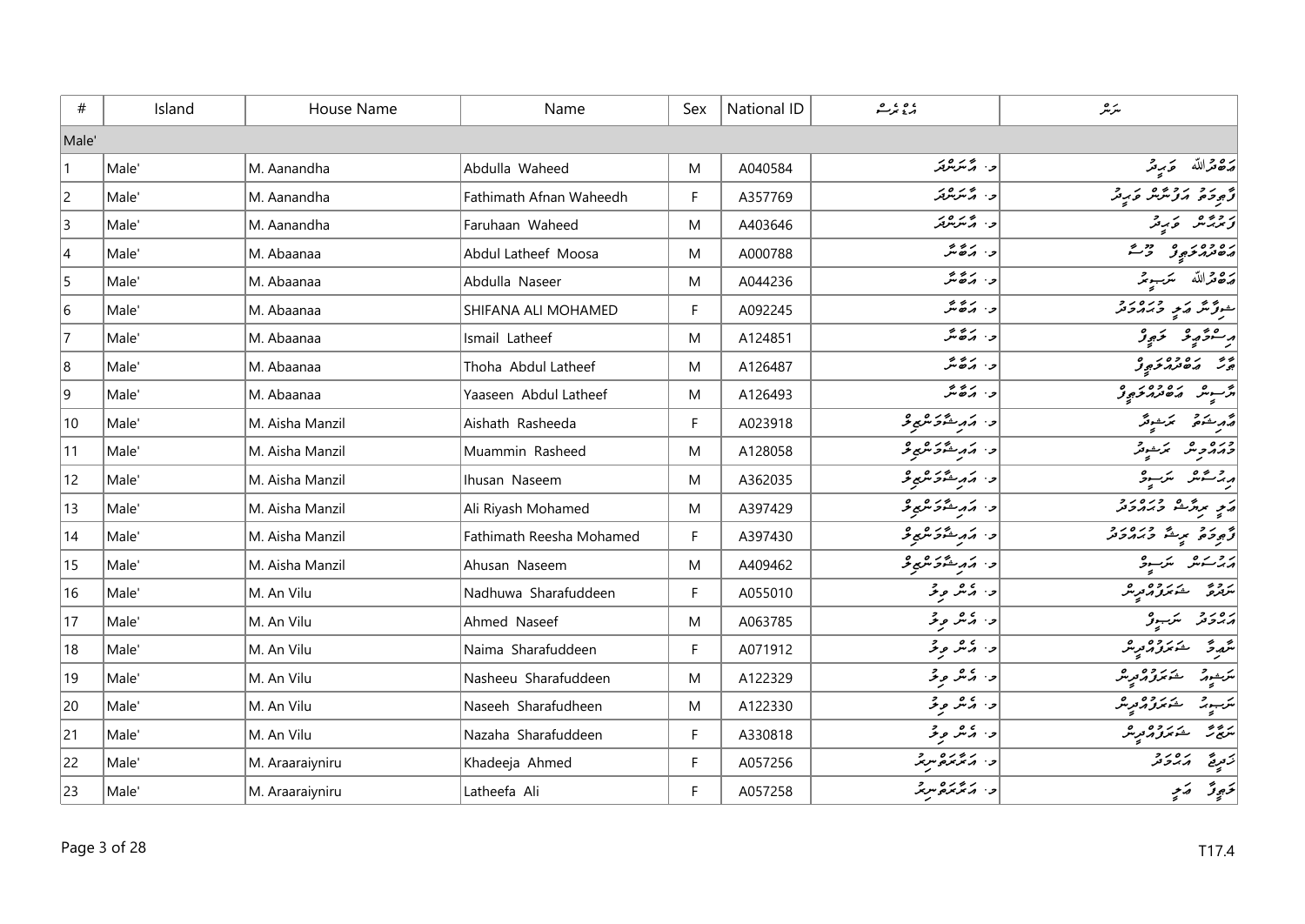| 24 | Male' | M. Araaraiyniru | Afeefa Ali                   | F         | A057263 | و٠ ٦ ټر ټره سرچر                    | ړ په کام                                       |
|----|-------|-----------------|------------------------------|-----------|---------|-------------------------------------|------------------------------------------------|
| 25 | Male' | M. Araaraiyniru | Abdulla Shareef              | ${\sf M}$ | A067396 | و . م تر تره مربر                   | برە دالله شەيرو                                |
| 26 | Male' | M. Araaraiyniru | Azlifa Ali                   | F         | A137948 | د . م نگرېزه سربر                   | أرجع وقر                                       |
| 27 | Male' | M. Araaraiyniru | Ashfa Ali                    | F         | A137956 | د . رنوره سربر                      | أرشوش أرمي                                     |
| 28 | Male' | M. Araaraiyniru | Ali Shabin Shafeeq           | M         | A159073 | د . م نگرېزه سرچ                    | ړې شوه شوږ                                     |
| 29 | Male' | M. Araaraiyniru | Aishath Ilfa Ahmed           | F         | A160979 | د . رکمنده مربز                     | ה<br>הקיבודים היציר המכת                       |
| 30 | Male' | M. Araaraiyniru | Fathimath Nasma Ali          | F         | A351427 | د · م نگرېزه سرچ                    |                                                |
| 31 | Male' | M. Araaraiyniru | Mariyam Shaistha Shafeeg     | F         | A367135 | و . م تر تره مربر                   | و مركز سگر سكر مكروتي                          |
| 32 | Male' | M. Araaraiyniru | Mohamed Shafeeq              | ${\sf M}$ | A370373 | و٠ ٦ ټر ټره سرچي                    | ورەر ئىستۇر ق                                  |
| 33 | Male' | M. Araaraiyniru | Fathmath Eefa Ahmed          | F         | A387413 | و٠ ٦ ټر ټره سرچ                     | توجدة مق مدورة                                 |
| 34 | Male' | M. Beauty Line  | Sobira Waheed                | F         | A036672 | د وړه پورېګر                        | بەھ ئە ئەبەتر                                  |
| 35 | Male' | M. Beauty Line  | Mohamed Anil Ibrahim Didi    | ${\sf M}$ | A083319 | <sub>و: ھِ</sub> رۡھٍ مَدۡدِ شَ     | ورەرو كەيدۇ. مەھكرىك ئوير                      |
| 36 | Male' | M. Beauty Line  | Mariyam Shafiyya Steinhilber | F         | A125554 | د. ھِ مُ ھِ مُ مِرْ مُر             | גם גם בינהה כבן ספיד                           |
| 37 | Male' | M. Beauty Line  | Mohamed Maishan              | M         | A255305 | د وړه څوړ ش                         | ورەرو كەشگە                                    |
| 38 | Male' | M. Beauty Line  | Aminath Humaima Musthafa     | F         | A334264 | د وړېڅرمرنګر                        | أأوسم روارة ومنهور                             |
| 39 | Male' | M. Beenaafushi  | Hawwa Rismy                  | F         | A027614 | ح <sup>.</sup> ھٍ مُرْتَرِ مِر      | پروی پر شوچ                                    |
| 40 | Male' | M. Beenaafushi  | Khadheeja Ahmed              | F         | A034015 | ح <sup>.</sup> ھٍ مُرْتَرِ مِر      | تزمريع   مرور و                                |
| 41 | Male' | M. Beenaafushi  | Abdulla Saeed                | M         | A059582 | ح <sup>.</sup> ھٍ مُرْتَرِ مِر      | پرځ قمرالله<br>سكهرتر                          |
| 42 | Male' | M. Beenaafushi  | Mariyam Shifa                | F         | A062273 | د <sub>، ھ</sub> ِسُّڏس             | ر ه ر ه<br>د بربرگ<br>شەرگە                    |
| 43 | Male' | M. Beenaafushi  | Mohamed Hassaan              | M         | A080831 | ح <sup>.</sup> ھٍ مُتَوَسِّر        | برە ئەشر<br>و ر ه ر د<br>تر پر ژ تر            |
| 44 | Male' | M. Beenaafushi  | Aishath Azeema               | F         | A082755 | <sub>د</sub> . ھٍ مَثَّوْسِ         | أمار مندة أمام وأنباح                          |
| 45 | Male' | M. Beenaafushi  | Aminath Nazima               | F         | A087185 | د· ھٍ مُتَوَّمِّر                   | أأزجر سترفد والمتفرقة                          |
| 46 | Male' | M. Beenaafushi  | Ahmed Furusan                | M         | A112491 | ح <sup>.</sup> ھٍ مُزَوْمِرِ        | بر ٥ پر و<br>مربر <del>و</del> تر<br>ۇ ئر ئەشر |
| 47 | Male' | M. Beenaafushi  | Zulaikha Rifa                | F         | A112492 | ح <sup>.</sup> ھٍ مُزَوْمِرِ        | ة يحم <sup>ون</sup> موقر                       |
| 48 | Male' | M. Beenaafushi  | Aminath Rubsha Hameed        | F         | A147924 | <sub>د ۱</sub> ھ <sub>ی</sub> تروپر | أأرمره وهفظ بروير                              |
| 49 | Male' | M. Beenaafushi  | Ahmed Ayaan Abdulla          | ${\sf M}$ | A161192 | ح <sup>.</sup> ھٍ مُتَوَسِّر        | بره برو بروه بره و الله                        |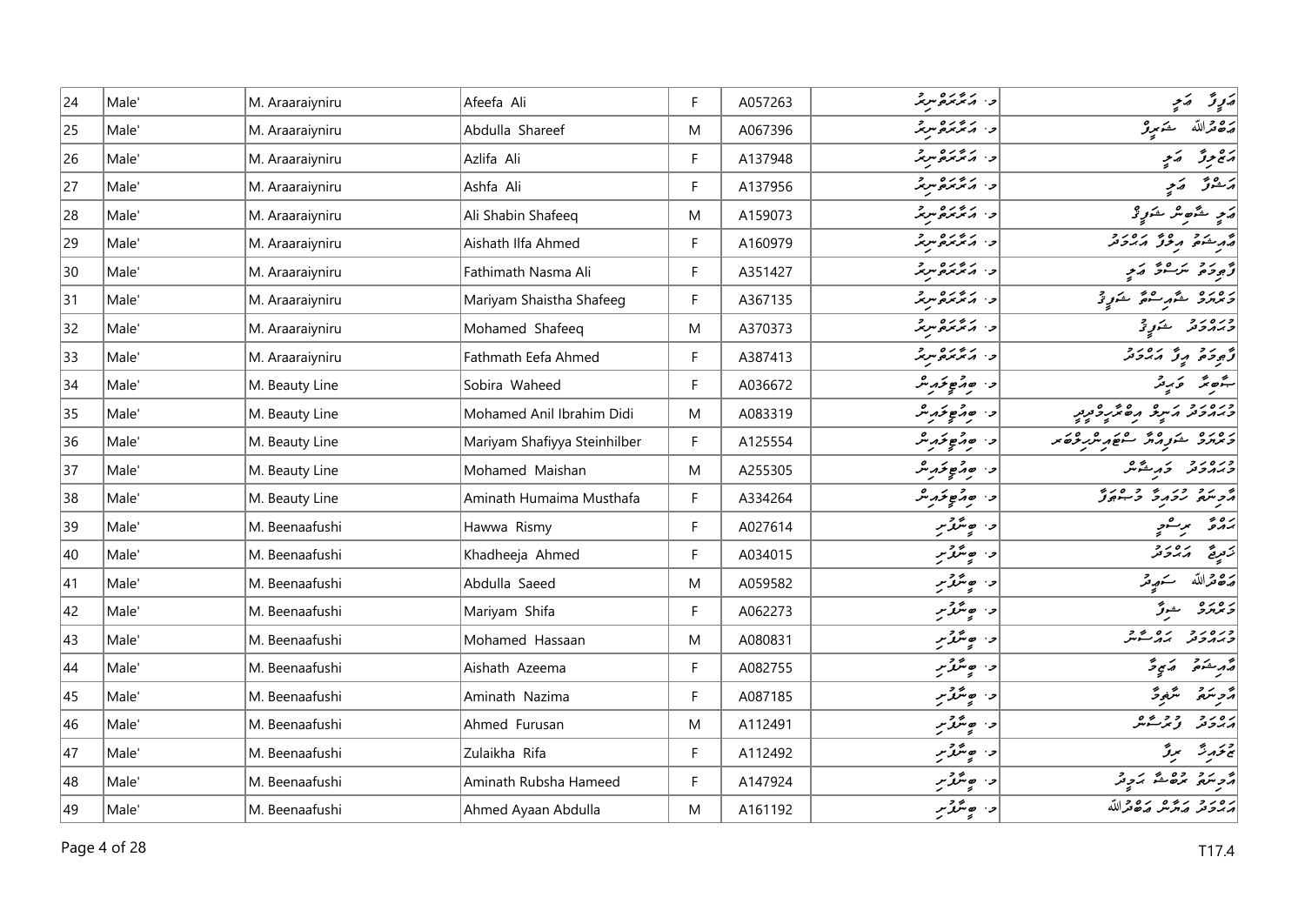| 50 | Male' | M. Beenaafushi | Aishath Asha Abdulla    | F         | A161193 | <sub>د ۱</sub> ھِتَّرْسِ                   | قم مشمع منشر وده مرالله                            |
|----|-------|----------------|-------------------------|-----------|---------|--------------------------------------------|----------------------------------------------------|
| 51 | Male' | M. Beenaafushi | Fathimath Yasha Hameed  | F         | A329460 | <sub>د ۱</sub> ھِنَّدْ مِر                 | توجوج الراشي كالمحيض                               |
| 52 | Male' | M. Beenaafushi | Ahmed Sadan Shahid      | M         | A330664 | <sub>د ۱</sub> ھ <sub>ی</sub> ترو مر       | رەرد رەرە ھەر                                      |
| 53 | Male' | M. Beenaafushi | Abdulla Yazan Rasheed   | M         | A341077 | <sub>د ۱</sub> ھ <sub>ی</sub> تروپر        | رە قراللە مەنج مىر مەنسوتىر                        |
| 54 | Male' | M. Beenaafushi | Mohamed Saifaan Shahidh | M         | A350609 | <sub>د ۱</sub> ھِتَّرْسِ                   | ورەرو سەرۇش ئەرە                                   |
| 55 | Male' | M. Beenaafushi | Aishath Subaath Shahidh | F         | A377825 | <sub>و</sub> . ھ <sub>ِ</sub> مُرْتَزِّىرِ |                                                    |
| 56 | Male' | M. Dhiththundi | Hussain Shifau          | M         | A023168 | و· مرورهم سو                               | چرىكىرىش سوۋە                                      |
| 57 | Male' | M. Dhiththundi | Ahmed Ali               | ${\sf M}$ | A037706 | و· مرورهمبر                                | د د د د په په                                      |
| 58 | Male' | M. Dhiththundi | Adam Ali                | M         | A046304 | و· مرړه وسو                                | أرمزو أياسي                                        |
| 59 | Male' | M. Dhiththundi | Asim Ali                | M         | A066562 | و· تروگو سو <sub>ر</sub>                   | لقرسوه<br>ەكىپىيە                                  |
| 60 | Male' | M. Dhiththundi | Fathimath Ali           | F         | A081885 | و· مرورځ سو <sub>ر</sub>                   | وٌمورَم                                            |
| 61 | Male' | M. Dhiththundi | Ali Nisam               | M         | A102779 | و وروه تر مو                               | ړې سرچينې<br>مړينې                                 |
| 62 | Male' | M. Dhiththundi | Fathuhiyya              | F         | A125092 | و· تروگو سو <sub>ر</sub>                   |                                                    |
| 63 | Male' | M. Dhiththundi | Khadheeja Hana          | F         | A125098 | و· تروه و سو <sub>ر</sub>                  | زَمْرِيحٌ کَنگر                                    |
| 64 | Male' | M. Dhiththundi | Ismail Ali              | ${\sf M}$ | A342390 | و· مرورهمبر                                | برڪرتمبر ترم                                       |
| 65 | Male' | M. Dhiththundi | Hawwa Niyasa            | F         | A342391 | و <sub>ا</sub> مرده هم سو                  | برەپچ<br>سربر محمد                                 |
| 66 | Male' | M. Dhiththundi | Asima Ali               | F         | A342393 | و· مرور هم سو                              | لأسوق اركمي                                        |
| 67 | Male' | M. Dhiththundi | Mohamed Azyan Hussain   | M         | A369866 | د · مره ه همبو <sub>م</sub>                | כנסגב גםגם בי התיית.<br>בגהכת האתיית גייתיית       |
| 68 | Male' | M. Elee        | Fathimath Fainaz        | F         | A025506 | د کمنو                                     | أقهوخاه أقراشي                                     |
| 69 | Male' | M. Elee        | Aminath Fazna           | F         | A025507 | د . مړم په                                 | تزوينهم وكالثر                                     |
| 70 | Male' | M. Elee        | Mohamed Fizan           | M         | A025518 | د کمبر                                     | ورەرو پەش                                          |
| 71 | Male' | M. Elee        | Hussain Rasheed         | M         | A032724 | د کم په                                    | برسكهر مكرشوند                                     |
| 72 | Male' | M. Elee        | Fareeda Mohamed         | F         | A045948 | احق وعمير                                  | ترىرىگە ئەتەر ئەر                                  |
| 73 | Male' | M. Endless     | Guraisha Mohamed        | F         | A033075 | ى ئەھمەمىي ھ                               | ور دره دره در<br>تح <i>مد شهر در در</i>            |
| 74 | Male' | M. Endless     | Gunaisha Mohamed        | F         | A033090 | ى ئەمۋە ئەھ                                | و ره ر و<br>تر پر ژ تر<br>چ سرم شگر<br>تو سرم مشگر |
| 75 | Male' | M. Endless     | Fathimath Sofeenaz      | F         | A034906 | <sub>د</sub> . برى <i>تى</i> ئۇ شە         | ۇۋۇۋە سەرپىدى                                      |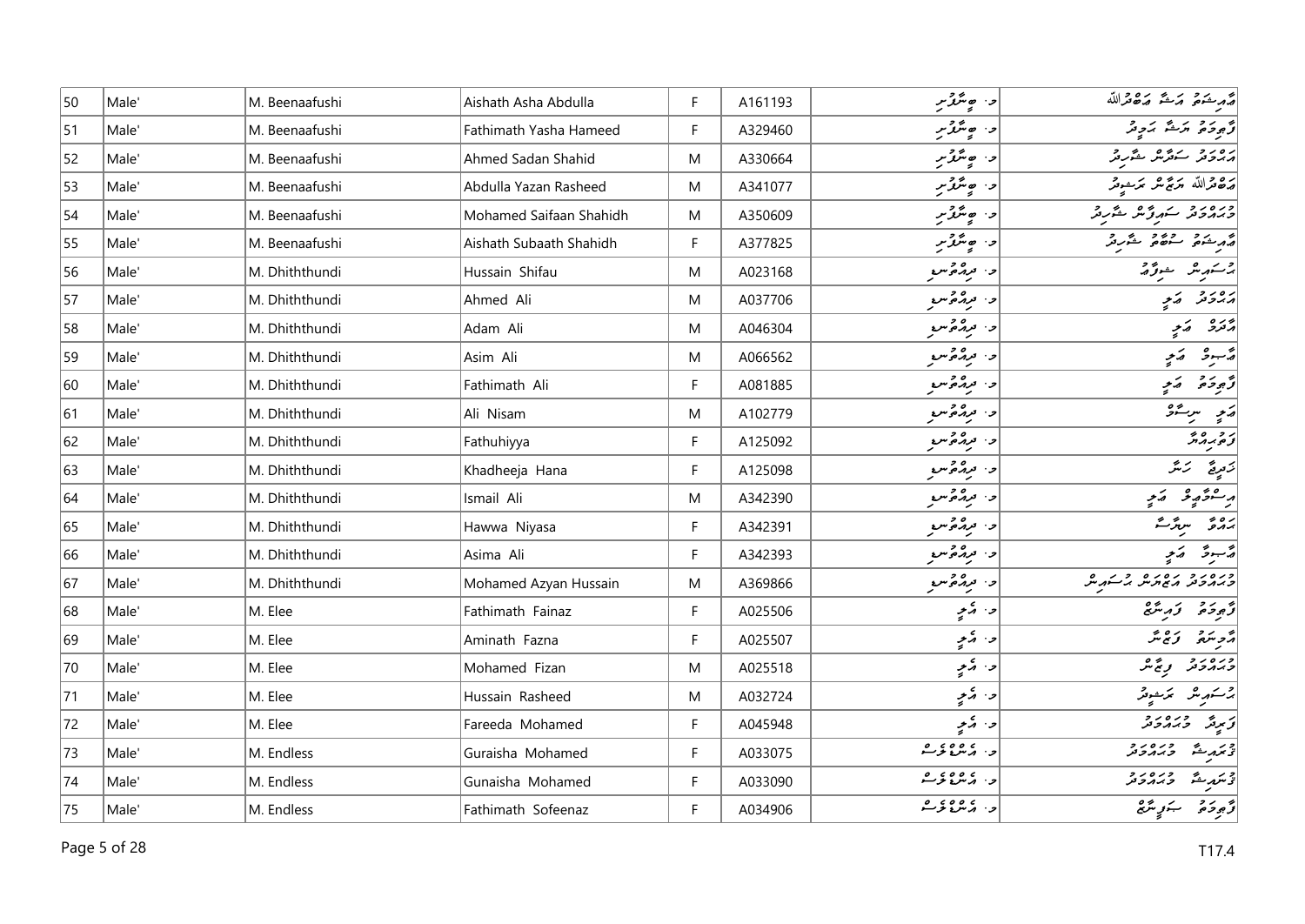| 76  | Male' | M. Endless                | Shehenaz Mohamed          | F         | A034907 | ى ئەمرە ئۇرم                                                                                      | ك ديره دره دو                                 |
|-----|-------|---------------------------|---------------------------|-----------|---------|---------------------------------------------------------------------------------------------------|-----------------------------------------------|
| 77  | Male' | M. Endless                | Habeeba Ali               | F         | A034908 | <sub>د</sub> . ب <sub>م</sub> شاء ئۇ شە                                                           | برَحدة أيادٍ                                  |
| 78  | Male' | M. Endless                | Ryan Ibrahim Saeed        | M         | A039035 | ى ئەممى ئۇ م                                                                                      | ונים הפיתוכ ביתה                              |
| 79  | Male' | M. Endless                | Ali Niyaz                 | M         | A040674 | ى ئەھۋىۋىشە                                                                                       | ړې سرچينې<br>مړينې                            |
| 80  | Male' | M. Endless                | Fareesha Mohamed          | F         | A042041 | ى پەرە ئەھ                                                                                        | توريد ورورد                                   |
| 81  | Male' | M. Endless                | Ahmed Zahir               | ${\sf M}$ | A044514 | ى ئەھۋە ئەھ                                                                                       | أرور والمحرر                                  |
| 82  | Male' | M. Endless                | Jeeza Mohamed             | F         | A072177 | ى ئەممى ئۇ م                                                                                      | ام دره د د در د<br>ام پخ                      |
| 83  | Male' | M. Endless                | Hussain Irfan             | M         | A123179 | ى ئەھۋە ئەھ                                                                                       |                                               |
| 84  | Male' | M. Endless                | Mariyam Shahnaaz          | F         | A124557 | ى ئەمۋە ئەھ                                                                                       | دەرە شەەپەە                                   |
| 85  | Male' | M. Endless                | Rasal Ibrahim Saeed       | ${\sf M}$ | A132167 | ى ئەمۋە ئەھ                                                                                       | برسو مەھرىرى سىھىد                            |
| 86  | Male' | M. Endless                | AMINATH RAYA MUNAWWARU    | F         | A333144 | ى ئەھۋە ئەھ                                                                                       | و دو دو دره د                                 |
| 87  | Male' | M. Ethumaa                | Fazna Adam                | F         | A012342 | و . وه و چ                                                                                        | أزج بثر مجمره                                 |
| 88  | Male' | M. Ethumaa                | Mizna Adam                | F         | A032408 | و . وه و چ                                                                                        | دع شر مجموع                                   |
| 89  | Male' | M. Ethumaa                | Shareefa Hussain          | F         | A032409 | ر می و در<br>د ۱ هر در                                                                            | شەبرۇ - ئەسەر ش                               |
| 90  | Male' | M. Ethumaa                | ISMAIL SHAREEF            | ${\sf M}$ | A038226 | ے وہ<br>و• اردون                                                                                  | ە ئەۋەبى ئىسىر<br>مەسىرە                      |
| 91  | Male' | M. Ethumaa                | Azeem Waheed              | ${\sf M}$ | A044155 | ے وہ<br>وسمور                                                                                     | ديدة وريد                                     |
| 92  | Male' | M. Ethumaa                | Mohamed Shareef           | M         | A044414 | ے وہ<br>و• ارجو                                                                                   | وره رو شهرو                                   |
| 93  | Male' | M. Ethumaa                | Ali Ashraf                | M         | A055205 | ے دی<br>و• مصوف                                                                                   | يز پر شوره                                    |
| 94  | Male' | M. Ethumaa                | Fathmath Mauroofa Shareef | F         | A055299 | و . وه و چ                                                                                        | و و د دودو شهرو                               |
| 95  | Male' | M. Ethumaa                | Ahmed Mauroof             | M         | A055382 | $500 - 5$                                                                                         | ر ور د د دوه                                  |
| 96  | Male' | M. Ethumaa                | Aminath Zahura            | F         | A072722 | $\overset{\phi\circ\phi}{\circ}\overset{\phi\circ\phi}{\circ}\cdot\overset{\phi\circ\phi}{\circ}$ | أزويترة بالمحارثة                             |
| 97  | Male' | M. Fairy Villa            | Aishath Jameel            | F         | A046356 | و· ۋە ئېرە ئ                                                                                      | أقهر مشكم والمحاج ومحر                        |
| 98  | Male' | M. Fairy Villa            | Hamdhoon Rasheed          | M         | A050147 | <mark>و· ؤىزىرە ئ</mark>                                                                          | بره دوه مستخدم محرک استفاده می<br>  برخ فریقر |
| 99  | Male' | M. Fairy Villa Dhekunubai | Mohamed Rasheed Abdulla   | ${\sf M}$ | A000364 | و· ذكە برەڭ مەستقەر                                                                               | ورەرو برور چەرەرللە                           |
| 100 | Male' | M. Fairy Villa Dhekunubai | Fathimath Anoodha         | F         | A050146 | و· ذكە برە ئە دىم مەھەر                                                                           | و د د دور                                     |
| 101 | Male' | M. Fairy Villa Dhekunubai | Mariyam Shazra            | F         | A345392 | وسؤر مروكة المرامنعة والمحد                                                                       | رەرە شەەپ                                     |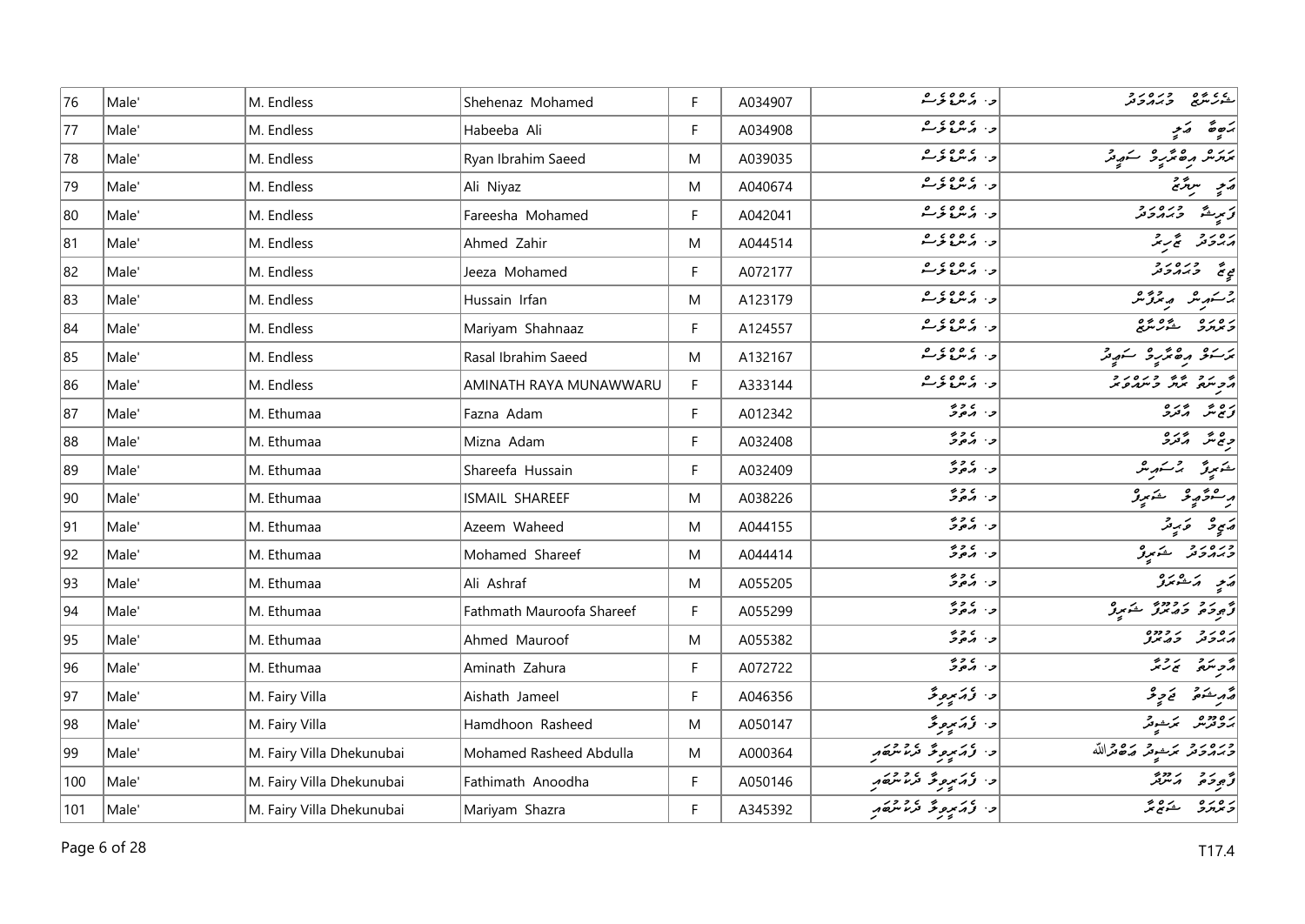| 102 | Male' | M. Fashuvige  | Bushry Zahir            | M           | A031848 | <mark>وس توثره و</mark> کا            | ە شەيدىن ئىمرىتى<br>مەشقىي ئىم                           |
|-----|-------|---------------|-------------------------|-------------|---------|---------------------------------------|----------------------------------------------------------|
| 103 | Male' | M. Fashuvige  | Umar Zahir              | M           | A048539 | و· تۆترە ئ                            | ە ئەتە ئەرىتە                                            |
| 104 | Male' | M. Fashuvige  | Ibrahim Khaleel         | M           | A068314 | و· تۆترەتى                            | ە ھېڭرىر<br>بر ھېڭرىرى<br>تزمونى                         |
| 105 | Male' | M. Fashuvige  | Fathimath Shahidha      | F.          | A082163 | وسوكروكا                              | وٌ و دَمَ شَرْرَدٌ                                       |
| 106 | Male' | M. Fashuvige  | Hussain Zahir Zayn      | M           | A111359 | و· تۆترەتى                            | بر سکور مگر محر محمد سر                                  |
| 107 | Male' | M. Fashuvige  | Hawwa Zahira            | $\mathsf F$ | A111636 | و· تۆترەتى                            | رە ئەرىر                                                 |
| 108 | Male' | M. Fashuvige  | Mariyam Zahira          | $\mathsf F$ | A111637 | و· توگرونگا                           | و وره ځرنگه                                              |
| 109 | Male' | M. Fashuvige  | Mohamed Mahir           | M           | A125432 | وسوكروكا                              | ورەرو ۋرىژ                                               |
| 110 | Male' | M. Fashuvige  | Ahmed Siraj             | M           | A131080 | و· تۆترەتى                            | رەرد سەرە                                                |
| 111 | Male' | M. Fashuvige  | Hassan Zahir            | M           | A148916 | و· تۆترەتى                            | ىر سەھرى ئىچ ب                                           |
| 112 | Male' | M. Fashuvige  | Buruhan Siraj           | M           | A157336 | و· تۆترەتى                            | و وه ۵<br><i>ه بر ژ</i> مر سوبرم                         |
| 113 | Male' | M. Fashuvige  | Baroosha Ibrahim        | F.          | A158945 | و· ۆترۈتى                             | ەترىش رەترىر                                             |
| 114 | Male' | M. Fashuvige  | Bahir Baseer            | M           | A329719 | وسوكروكا                              | قربر قب                                                  |
| 115 | Male' | M. Fashuvige  | Hawwa Athufa Bushry     | F           | A334111 | و· تۆتۈپى                             | $x^0 = x^0$<br>$x^0 = x^0$<br>$x^0 = x^0$<br>$x^0 = x^0$ |
| 116 | Male' | M. Fashuvige  | Fathimath Afaaf Bushry  | F           | A334114 | و· تۆترەتى                            | ژوده ړود ولمړ                                            |
| 117 | Male' | M. Fashuvige  | Banoon Siraj            | M           | A354798 | - توثر و ځ                            | ر دور در سوبر ده<br>ر                                    |
| 118 | Male' | M. Fashuvige  | Nabeel Basheer          | M           | A362379 | و· تۆترەپچ                            | سكرمو كالمشوشر                                           |
| 119 | Male' | M. Fig        | Adam Abdul Rahman       | M           | A057219 | و· وِگ                                | دره ره ده ده ده د                                        |
| 120 | Male' | M. Fig        | HUSNA ADAM ISMAIL MANIK | F           | A057435 | و· وي                                 | جمسكند كالمروج المستحصر والمراجح والمراجح                |
| 121 | Male' | M. Fig        | Fathimath Sauda         | F.          | A057438 | و· وي                                 | ۇبوۋۇ سەھە                                               |
| 122 | Male' | M. Finiveli   | Aishath Shaly           | F           | A159927 | د· وسرة و                             | و<br>وگرڪو ڪو                                            |
| 123 | Male' | M. Finiveli   | Aminath Shariya         | $\mathsf F$ | A344638 | د· وسره و                             | أروبترة فتحمير                                           |
| 124 | Male' | M. Four Moons | Mohamed Nimal           | M           | A061041 | د <sub>ز گو</sub> پروت <sub>ر</sub> و | و ر ه ر و<br>تر پر تر تر<br>سرد و                        |
| 125 | Male' | M. Four Moons | Saeedha Abdulla         | F           | A064751 | د ·   و   ود وړو په                   | سَمَدٍتَدَ سَ٥٥تَدَاللّه                                 |
| 126 | Male' | M. Four Moons | Aminath Samila          | F           | A064752 | د <sub>و ک</sub> ورو مرت              | أأويتم الشرقر                                            |
| 127 | Male' | M. Four Moons | Hassan Fayaz            | M           | A070882 | د ، تۇ بروتېرگ                        | بركستر وترشه                                             |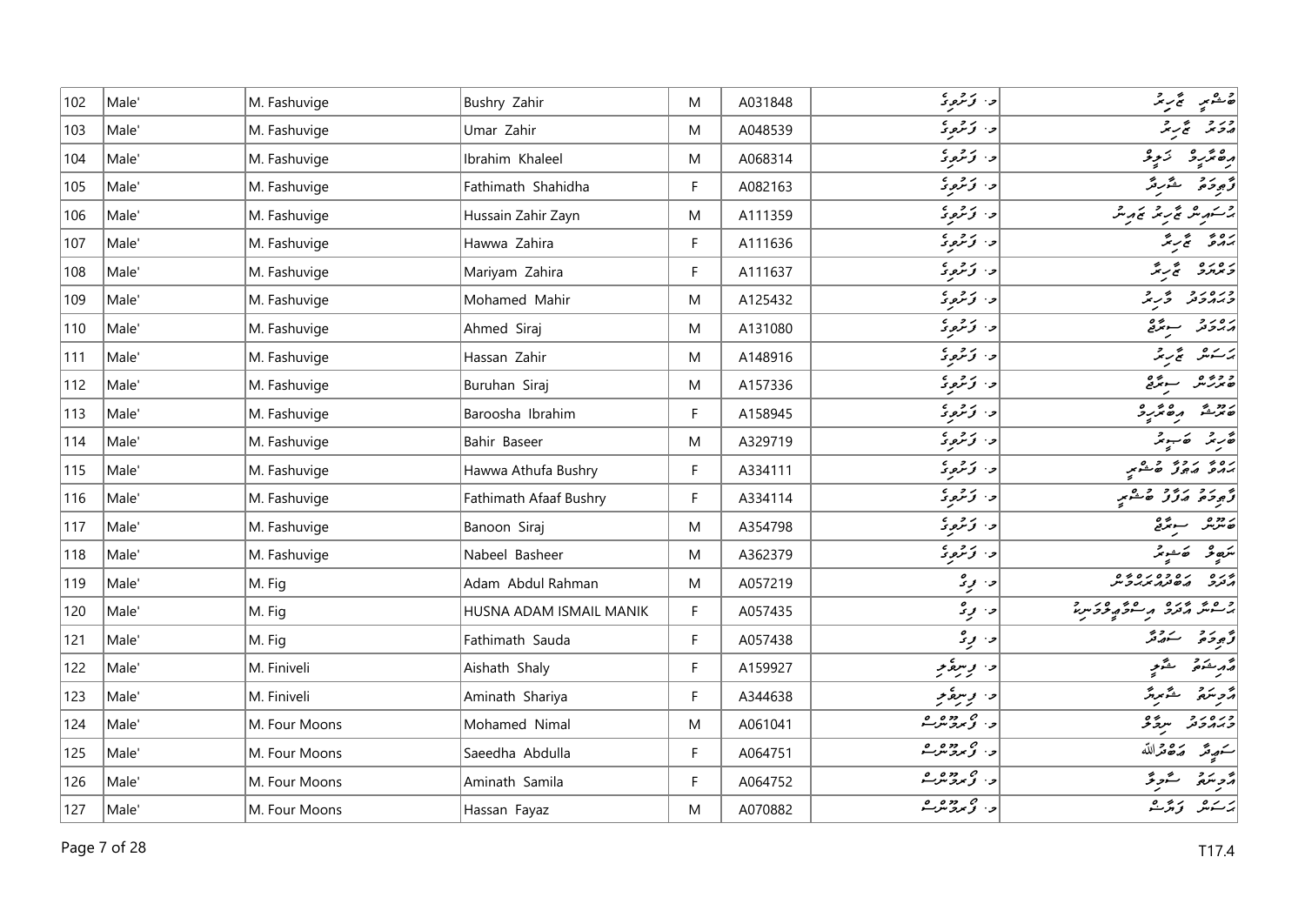| 128 | Male' | M. Four Moons | Ahmed Fayaz               | M  | A071351 | د ، گوند تر شرک                    | برەر دېر م                            |
|-----|-------|---------------|---------------------------|----|---------|------------------------------------|---------------------------------------|
| 129 | Male' | M. Four Moons | Hussain Fayaz             | M  | A071352 | د ، گوند تر شرک                    | برسكهر تكر وكراشة                     |
| 130 | Male' | M. Four Moons | Leena                     | F. | A104055 | د ، گوند تر شرک                    | مویٹر                                 |
| 131 | Male' | M. Four Moons | Mohamed Fayaz             | M  | A105198 | د ، گوند تر شرک                    | ورەرو روم                             |
| 132 | Male' | M. Four Moons | Shiyaza Ahmed             | F. | A126178 | د ، تۇ پروتىرگ                     | شوره بره بر و                         |
| 133 | Male' | M. Four Moons | Abdulla Shifau            | M  | A126179 | د · گۇ برد مەرگ                    | مَدْهُ مَرَّاللَّهُ شُوَرَّهُ         |
| 134 | Male' | M. Four Moons | Hafiza                    | F  | A131079 | ى ئۇ برىز تۈرگە                    | برٌوِيٌ                               |
| 135 | Male' | M. Four Moons | Ahmed Sinan               | M  | A151286 | د · گۇ پروترىش                     | ره رو سورش<br>مهروند سورش             |
| 136 | Male' | M. Four Moons | Mohamed Shiham            | M  | A151297 | د <sub>و نو</sub> رو شرمه          | ورەر دىيەر 2                          |
| 137 | Male' | M. Four Moons | Nazima Ahmed              | F  | A167061 | د ، تۇ پروتىر شە                   | شَعۡءِ شَہَ دَ م                      |
| 138 | Male' | M. Four Moons | Mohamed Najih             | M  | A251528 | د ، گوند تر شرک                    | ورەر د شمېر                           |
| 139 | Male' | M. Four Moons | Fathmath Shifaza          | F  | A306599 | د ، تۇ پروتىر شە                   | ژوده خرژهٔ                            |
| 140 | Male' | M. Four Moons | Mohamed Shifaz            | M  | A306602 | د ، گوسرچمېر شه                    | ورەرو شۆرى                            |
| 141 | Male' | M. Four Moons | Hawwa Naajee              | F. | A347689 | د ، تۇ پروتېر شە                   | پروڅ سگي <sub>ي</sub>                 |
| 142 | Male' | M. Four Moons | Mariyam Shimla            | F  | A388919 | د · گۇ برد مەرگ                    | دەرە جەدگە                            |
| 143 | Male' | M. Four Moons | Shiuna Mohamed            | F  | A390411 | د · گوند چې شرک                    | أحوارهم وره رو                        |
| 144 | Male' | M. Four Stars | Abdul Latheef             | M  | A043755 | -<br>د گرېمر شوځ بر ش              | ړه وه رېږ د                           |
| 145 | Male' | M. Four Stars | Nishama Abdul Latheef     | F. | A308675 | د · گرېمر شوځ بر شه                | سرچينې ده ده ده و                     |
| 146 | Male' | M. Four Stars | Ali Lishaan Abdul Latheef | M  | A338353 | ى ، ئۇ ئىرىشقۇ ئىرىش               | د و و شور ده ده در و                  |
| 147 | Male' | M. Four Stars | Ahmed Vishal              | M  | A343585 | چ، گۇيرىشقۇ برگ                    | ره رو موشور<br>مدونر موشور            |
| 148 | Male' | M. Four Stars | Neelma Abdul Latheef      | F  | A343592 | ى ، ئۇ ئىرىشۇ ھ <sup>ى</sup> تىرىش | وو دوه ده ده د                        |
| 149 | Male' | M. Four Stars | Vishah Abdul Latheef      | M  | A343593 | ى ، ئۇ ئىرىشقۇ ئىرىشە              | وشما ماه ده ده د مو                   |
| 150 | Male' | M. Funfini    | Ismail Naseer             | M  | A044883 | د. ۇش <sub>رىس</sub>               | ر جۇرپۇ سىيەتم                        |
| 151 | Male' | M. Funfini    | Ali Rizwan                | M  | A050449 | <i>د. و</i> مثوبير                 | ە ئو سىر ئەھەش                        |
| 152 | Male' | M. Funfini    | Mohamed Naseer            | M  | A057399 | <i>د. و</i> مثوبير                 | و ر ه ر د<br>تر پر تر تر<br>ىئەسىدىتى |
| 153 | Male' | M. Funfini    | Mariyam                   | F. | A057401 | د· ۇشمەسر                          | ر ه ر ه<br><del>د</del> بربر د        |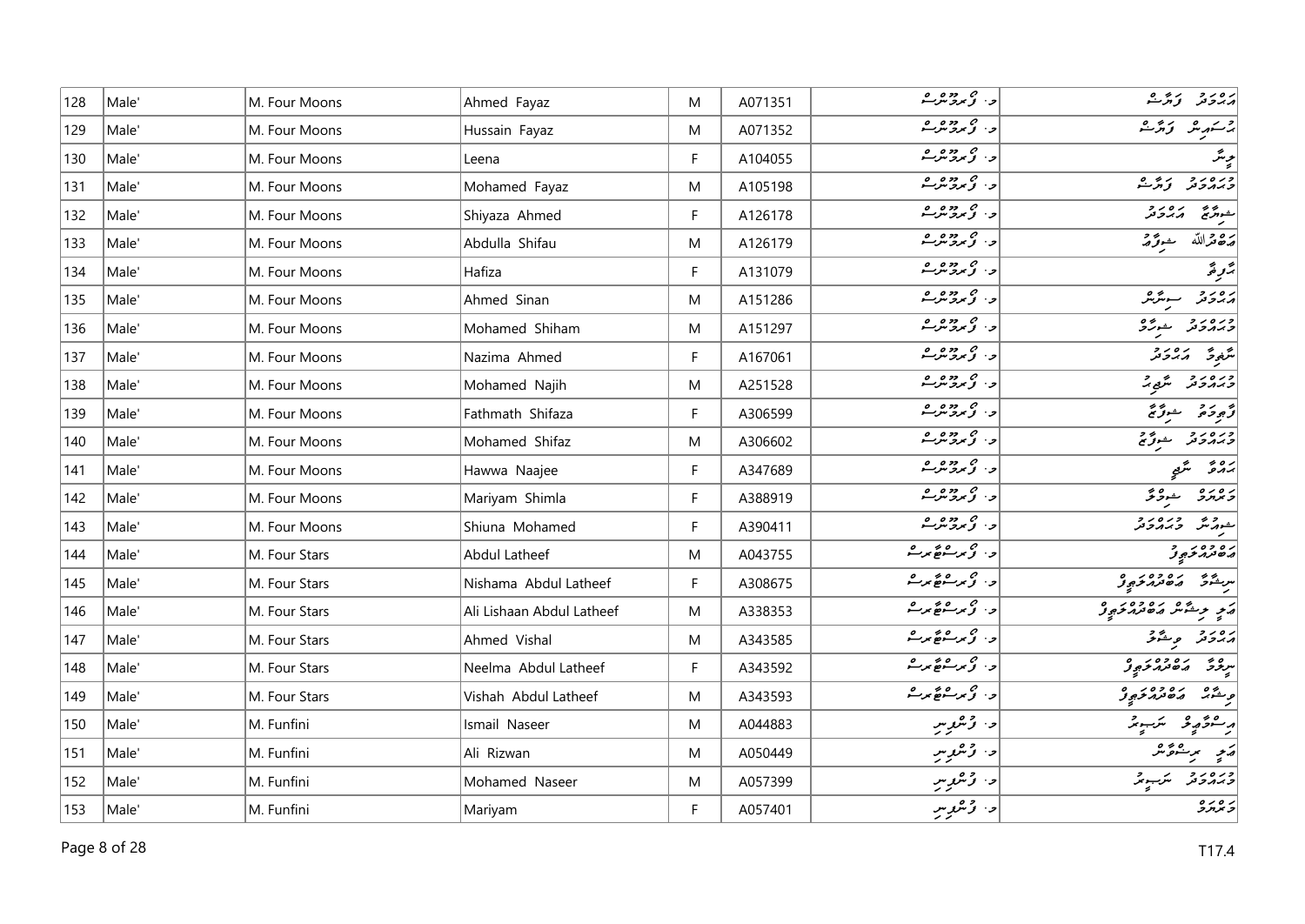| 154 | Male' | M. Funfini       | Amjad Naseer            | M           | A068738 | <mark>و. ۇشم</mark> وس       | رەرو شبەر                                              |
|-----|-------|------------------|-------------------------|-------------|---------|------------------------------|--------------------------------------------------------|
| 155 | Male' | M. Funfini       | Fathmath Naseera        | F           | A070866 | <mark>و. ۇشم</mark> وس       | أزودة الكسومة                                          |
| 156 | Male' | M. Funfini       | Ibrahim Adam            | M           | A072479 | د· ۇشموسيە                   |                                                        |
| 157 | Male' | M. Funfini       | Hussain Ikram           | M           | A078208 | د· ۇشمەيىر                   | جر شهر شهر مراجعه                                      |
| 158 | Male' | M. Funfini       | Abdulla Naseer          | M           | A082744 | <mark>و. ۇشم</mark> وس       | رە داللە سەببەتر                                       |
| 159 | Male' | M. Funfini       | Aishath Vidhaad         | F           | A101352 | <mark>د. ز</mark> نگویبر     | و د شوه و ترتر<br>د مشوه و ترتر                        |
| 160 | Male' | M. Funfini       | Hassan Eman             | M           | A101353 | د· ۇشمەسر                    | يزخش رومه                                              |
| 161 | Male' | M. Funfini       | Fathimath Rooba Amjad   | F           | A326876 | د· ۇشموسيە                   | و د د ده ده ده.                                        |
| 162 | Male' | M. Funfini       | Mohamed Raaidh Rizwan   | M           | A337994 | د. ۇشموس                     |                                                        |
| 163 | Male' | M. Funfini       | HUSSAIN MUAN ALI        | M           | A340290 | د· ۇشمەيىر                   | ج سئوپىگە جەمئىگە ئەيجە                                |
| 164 | Male' | M. Funfini       | Mohamed Yafaau          | M           | A341697 | د· ۇشموسيە                   | כנסני נביד<br>בגהבה תצה                                |
| 165 | Male' | M. Funfini       | Yooh Naseer             | M           | A341698 | <mark>و. ۇشم</mark> وس       | الارج الكرب الحرار<br>الريم الكرب                      |
| 166 | Male' | M. Havaa         | Hassan Habeeb           | M           | A038028 | و . رَوَّ                    | $\begin{array}{cc} 2 & 2 & 2 \\ 2 & 2 & 2 \end{array}$ |
| 167 | Male' | M. Havaa         | Musthafa Rasheed        | M           | A051526 | و کرگ                        | وجيع والمتحر والمتحر والمتحر                           |
| 168 | Male' | M. Havaa         | Muslih Musthafa         | M           | A053762 | و· رَگَّ                     | وجود وجود                                              |
| 169 | Male' | M. Havaa         | Aishath Raziyya         | F           | A057208 | و· رَگَّ                     |                                                        |
| 170 | Male' | M. Havaa         | AYAZ                    | M           | A086298 | و کرگ                        | $\frac{2}{3}$                                          |
| 171 | Male' | M. Havaa         | Yumna Habyb             | F           | A103768 | و· رَوَّ                     | وه پژوه<br>مروس پژوه                                   |
| 172 | Male' | M. Havaa         | Maisha Musthafa         | F           | A113097 | و کرگ                        | $rac{2}{38-2}$ $rac{2}{3}$                             |
| 173 | Male' | M. Havaa         | Yamin Habyb             | M           | A119989 | و· رَوَّ                     |                                                        |
| 174 | Male' | M. Havaa         | Aroosha Ibrahim Rasheed | F           | A334133 | و· رَوَّ                     |                                                        |
| 175 | Male' | M. Havaa         | Yania Habyb             | $\mathsf F$ | A377008 | و۰ ژوً                       | $rac{2}{600}$ $\frac{2}{3}$                            |
| 176 | Male' | M. Haveeree Fini | Ahmed Firaag            | M           | A033944 | و٠ رک <sub>ي</sub> پروس<br>و | رەرد پەر                                               |
| 177 | Male' | M. Haveeree Fini | Ali Farish              | M           | A057710 | و کے مروس<br>مستقبل          | ەر<br>مەر ئىرىد                                        |
| 178 | Male' | M. Haveeree Fini | Aminath Mizna           | F.          | A057714 | د کوبروس<br>موس              | أأدمنغ ولجنثر                                          |
| 179 | Male' | M. Haveeree Fini | Ahmed Fazeel            | M           | A062409 | د. ر <sub>کومونوس</sub><br>ا | أرەر ئىندى                                             |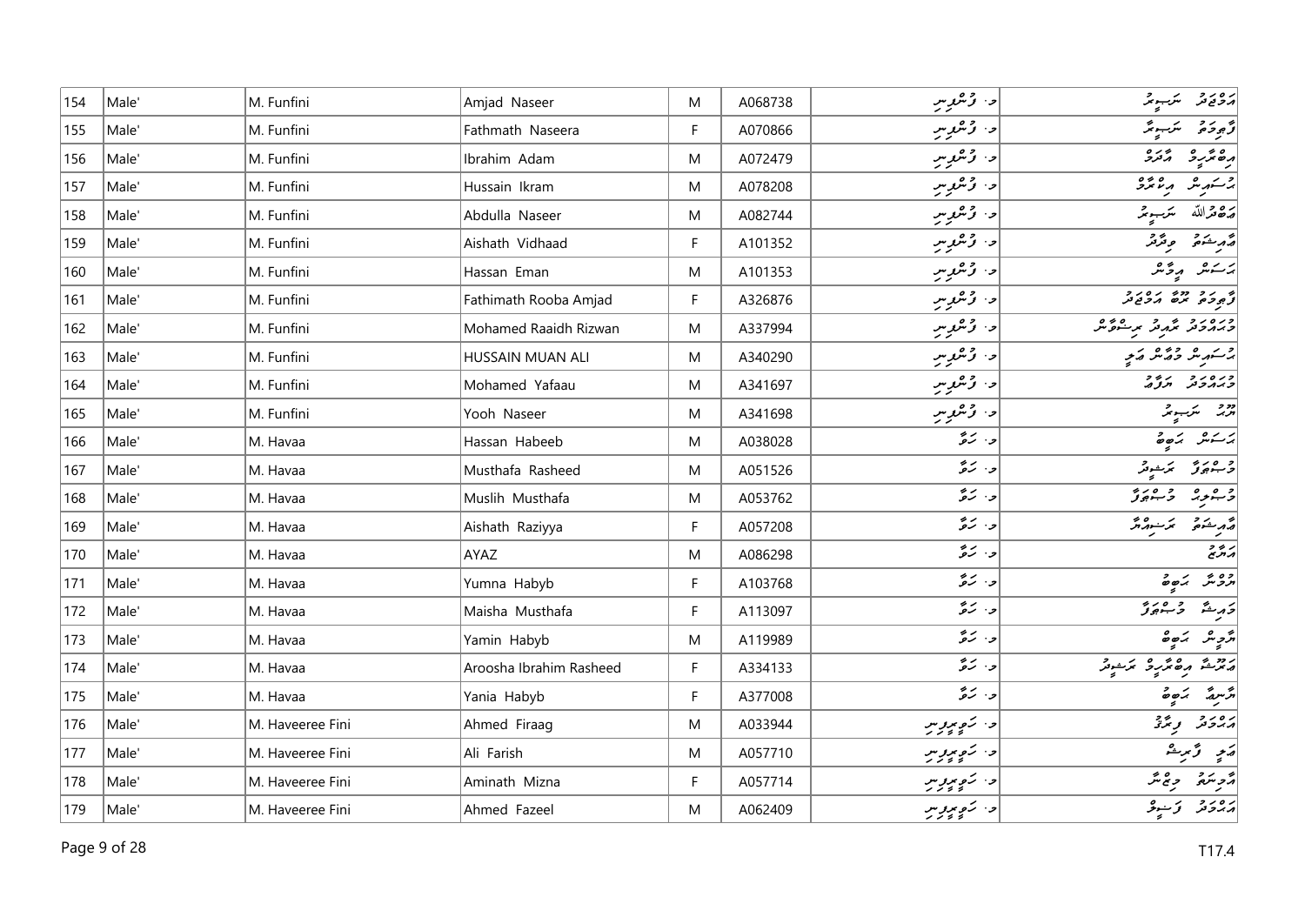| 180 | Male' | M. Haveeree Fini | Raim Abdulla Shareef      | F | A352028 | د کویږوس<br>د کویږ                         | بترمر وكامحا الله لمستمر والمحمد              |
|-----|-------|------------------|---------------------------|---|---------|--------------------------------------------|-----------------------------------------------|
| 181 | Male' | M. Haveeree Ufaa | Fathimath Ibrahim         | F | A057709 | د گوپېدۇ                                   |                                               |
| 182 | Male' | M. Haveeree Ufaa | Abdulla Fareez            | M | A057711 | <sub>و</sub> . <sub>سك</sub> وپرېز تو      | يرەقراللە ترىيەمچ                             |
| 183 | Male' | M. Haveeree Ufaa | Aishath Laila             | F | A057713 | د ، رَهٍ بِرِ ۾ ُوَ                        | أأرشنتم كرركز                                 |
| 184 | Male' | M. Haveeree Ufaa | Mohamed Faseeh            | M | A057715 | و <sub>`</sub> ر <sub>َموٍ مرٍ پرُوُ</sub> | ورەرو ترىپور                                  |
| 185 | Male' | M. Husnoo        | Ibrahim Shahid            | M | A011000 | د . ژینگر                                  |                                               |
| 186 | Male' | M. Husnoo        | Fathimath Zihna           | F | A012092 | د. ژگستر                                   | 724 7774                                      |
| 187 | Male' | M. Husnoo        | Ismail Madhih             | M | A012093 | د . ژینگر                                  | وستوفي ومورث                                  |
| 188 | Male' | M. Husnoo        | Faris Abdulla             | M | A012094 | د. ژگستر                                   | قرسية مكافقة الله                             |
| 189 | Male' | M. Husnoo        | Usman Mohamed             | M | A022502 | د . ژب میتر                                | כפים כנסנב<br>הבציע בגהבת                     |
| 190 | Male' | M. Husnoo        | Aminath Zeeniya           | F | A034617 | د. ژگستر                                   |                                               |
| 191 | Male' | M. Husnoo        | Nasira Moosa              | F | A043810 | د . ژگینژ                                  | شهبر والمشتر                                  |
| 192 | Male' | M. Husnoo        | Hussain Nahid             | M | A064910 | د . ژینگر                                  | 2سىمبەش مە <i>مرىق</i>                        |
| 193 | Male' | M. Husnoo        | Mohamed Rashid            | M | A065209 | د . ژب میتر                                | ورەرو گرىنونى                                 |
| 194 | Male' | M. Husnoo        | Moosa Latheef             | M | A067210 | د . ژگستر                                  | ورځ ځېږو                                      |
| 195 | Male' | M. Husnoo        | Ali Dawood                | M | A085440 | د گرگېنگر                                  | ر دور<br>موسیق                                |
| 196 | Male' | M. Husnoo        | Mohamed Solah             | M | A098376 | د. ژگستر                                   | ورەر دىردە<br>ۋىدەر قىرىد                     |
| 197 | Male' | M. Husnoo        | Aminath Rahma             | F | A120386 | د . ژگینژ                                  | أأزوبتره بمربرد                               |
| 198 | Male' | M. Husnoo        | <b>SUMA MOOSA LATHEEF</b> | F | A140727 | د . ژگستر                                  | ده ده م دور                                   |
| 199 | Male' | M. Husnoo        | Fathimath Samma           | F | A150030 | و، رژگینژ                                  | أزّوده سنتردّ                                 |
| 200 | Male' | M. Husnoo        | Ahmed Samaah              | M | A152766 | د گرگېنگر                                  | دەرو سەرە                                     |
| 201 | Male' | M. Husnoo        | Hussain Samhan Mohamed    | M | A166702 | د . ژینگر                                  | כ ה ת ת הם כנסגב<br>ג' האג יל הבגיע בגגבע     |
| 202 | Male' | M. Husnoo        | Mohamed Anaadh Hussain    | M | A330048 | د گرگېنگر                                  | ورەرو روو ويكر                                |
| 203 | Male' | M. Husnoo        | Fathmath Yumn Shahid      | F | A333975 | د . ژگستر                                  | و دو وه و شرگه                                |
| 204 | Male' | M. Husnoo        | Mohamed Shirham           | M | A336653 | و، رژگینژ                                  | وره رو در وره و<br><i>وی</i> رمرو در مشویزیگر |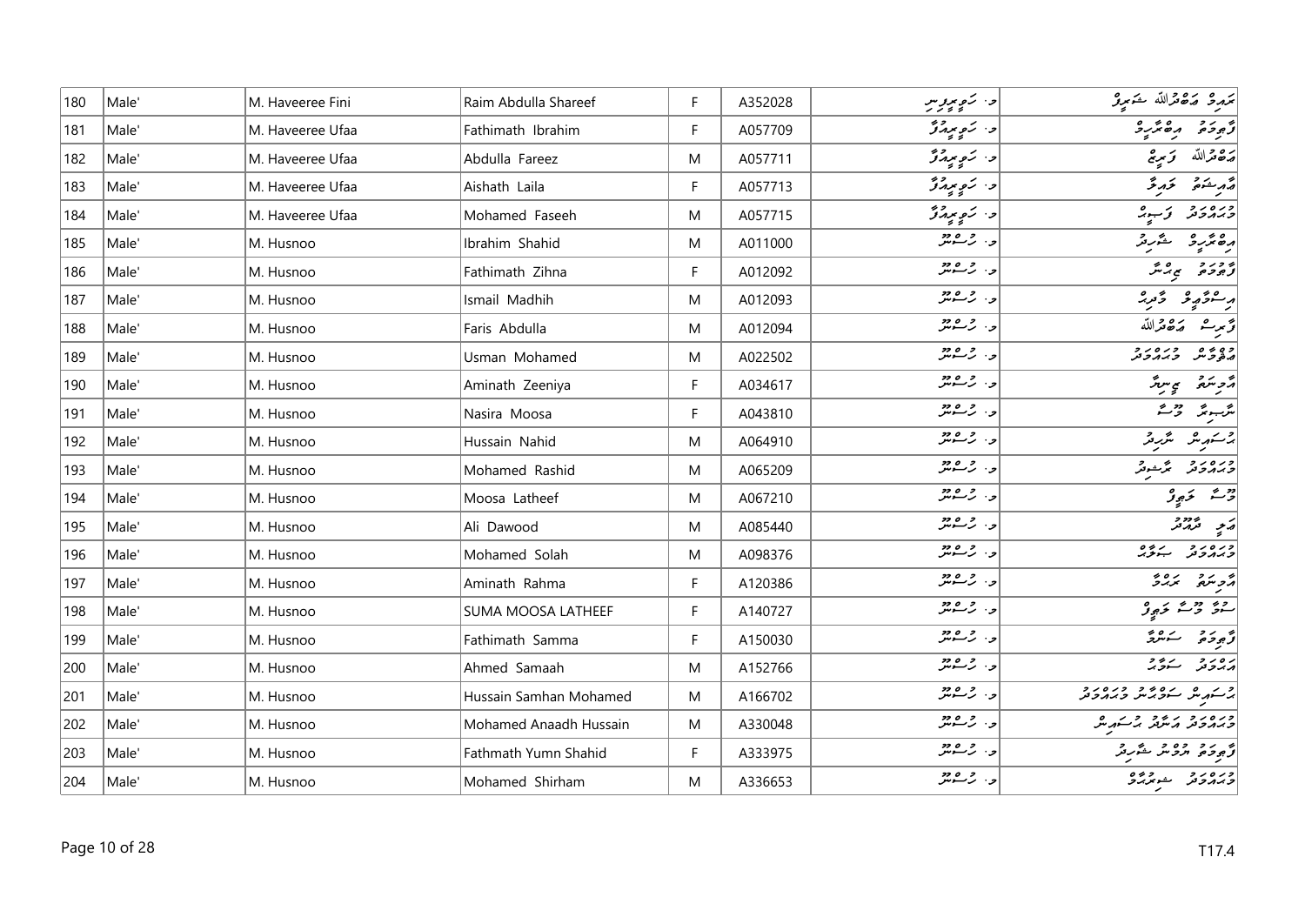| 205 | Male' | M. Husnoo          | Aminath Shama Mohamed<br>Rashid | F. | A358258 | و، رژگینژ                                                          | د سرد دره وره در محمد د                                   |
|-----|-------|--------------------|---------------------------------|----|---------|--------------------------------------------------------------------|-----------------------------------------------------------|
| 206 | Male' | M. Husnoo          | Hussain Shamveel                | M  | A403131 | د . ژگستر                                                          | ج سكور مركز و ديمونو المحرم و المحر                       |
| 207 | Male' | M. Janbu Villa     | Aminath Rizleen                 | F  | A105568 | ح ·   في مركة مو قر                                                | أثر وسمير<br>ىر چ مەير                                    |
| 208 | Male' | M. Janbu Villa     | Fathimath Razana                | F  | A105569 | و· في مركة فو قر                                                   | ۇي <sub>م</sub> وڭ ئىق ئى                                 |
| 209 | Male' | M. Janbu Villa     | Ramziyya Hassan                 | F  | A218740 | و· ئەنگەھ بوڭر                                                     | גַפּ דוריה ה' ה' ה                                        |
| 210 | Male' | M. Janbu Villa 2   | Abdul Razzaq Hassan             | M  | A044589 | - في شهر قرح 2                                                     | رە دەرەپ دىر<br>مەھەرمىدىرى ئىسكىس                        |
| 211 | Male' | M. Janbu Villa 2   | Mohamed Shabeen                 | M  | A084488 | $\frac{2}{\sqrt{2}}$ مَعْ مَعْصَوْمٌ                               | وره رو شکھ مگر                                            |
| 212 | Male' | M. Janbu Villa 2   | Ali Shafiu                      | M  | A138216 | $2 \stackrel{?}{\sim} 2 \stackrel{?}{\sim} 2 \stackrel{?}{\sim} 2$ | ړې شوه.<br>مړ                                             |
| 213 | Male' | M. Javaahiru Villa | Shah Ismail                     | M  | A022401 | د· ئ <sub>ە</sub> ئۇرىز <sub>ى</sub> ر ئى                          | يثوه برختوري                                              |
| 214 | Male' | M. Javaahiru Villa | Rugiyya Moosa                   | F. | A036211 | د· ئ <sub>ە</sub> ئۇرىز <sub>ى</sub> ر ئە                          | دومثر<br>ج <sub>ر تو</sub> مرگز<br>مر <sub>تحر</sub> مرگز |
| 215 | Male' | M. Javaahiru Villa | Madih Ismail                    | M  | A036212 | د· ئ <sub>ە</sub> ئۇرىمر <i>و</i> ئ                                | وسنتجمده<br>د ور ژ<br>ر                                   |
| 216 | Male' | M. Javaahiru Villa | Ibrahim Nabeel                  | M  | A041645 | و· ئۇ ئۇر ئر <sub>ى</sub> رۇ                                       | ە ھەترىرى<br>رەھترىرى<br>سكصوفر                           |
| 217 | Male' | M. Javaahiru Villa | Safeenaz Ismail                 | F. | A042227 | و· ئەۋرىزوڭ                                                        | ىبەرپەشى                                                  |
| 218 | Male' | M. Javaahiru Villa | Mahu Thallath                   | F. | A042242 | و· ئ <sub>ە</sub> ئۇرىز <sub>مو</sub> ئ                            | وو ده ده.                                                 |
| 219 | Male' | M. Javaahiru Villa | Ibrahim Azim                    | M  | A050671 | و ، ئۇ ئۇر بۇرۇ                                                    | ە ھەترىر <sup>ى</sup><br>د حج تر                          |
| 220 | Male' | M. Javaahiru Villa | Khoorsheed Ismail               | M  | A058596 | والمؤثر بمروغ                                                      |                                                           |
| 221 | Male' | M. Javaahiru Villa | Maail Maisoon Moosa             | M  | A113228 | و· ۇۇرىزوگە                                                        | دُرو دَرتشر وَتَ                                          |
| 222 | Male' | M. Javaahiru Villa | Lubana Shah                     | F  | A147479 | و· ۇۇرىزوگ                                                         | وَةَ شَرَرُ                                               |
| 223 | Male' | M. Javaahiru Villa | Mohamed Hamdhan Khoorshid       | M  | A149140 | و· ئ <sub>ە</sub> ئۇرىر بوق                                        | وره رو بره ده ودوند.<br>وبربروتر بروترس نهرشوتر           |
| 224 | Male' | M. Javaahiru Villa | Fathmath Zaain Nabeel           | F  | A328920 | و ، ئۇ ئۇرىر ئۆرگ                                                  | وتجوحهم بخمر مثر سكهوفر                                   |
| 225 | Male' | M. Javaahiru Villa | Lajy Shah                       | M  | A333798 | د· ئ <sub>ە</sub> ئۇرىز <sub>ى</sub> ر ئى                          | ستذر<br>  تخريج                                           |
| 226 | Male' | M. Javaahiru Villa | MANAAL MOOSA                    | F. | A342947 | و· ئۆڭرىتر <i>و</i> گە                                             | ىر ئەرە بىق ئە                                            |
| 227 | Male' | M. Javaahiru Villa | Zaaib Ibrahim Azim              | M  | A345425 | و· ئ <sub>ە</sub> ئۇرىز <sub>و</sub> ئ                             | 35000000000000                                            |
| 228 | Male' | M. Javaahiru Villa | Aruham Ibrahim Azim             | M  | A345426 | و· ئۇقرىر بورۇ                                                     |                                                           |
| 229 | Male' | M. Javaahiru Villa | Hamsha Khoorsheed               | F. | A354801 | و· ئۇ ئۇرىز <sub>ى</sub> ر ئى                                      | روث گريز                                                  |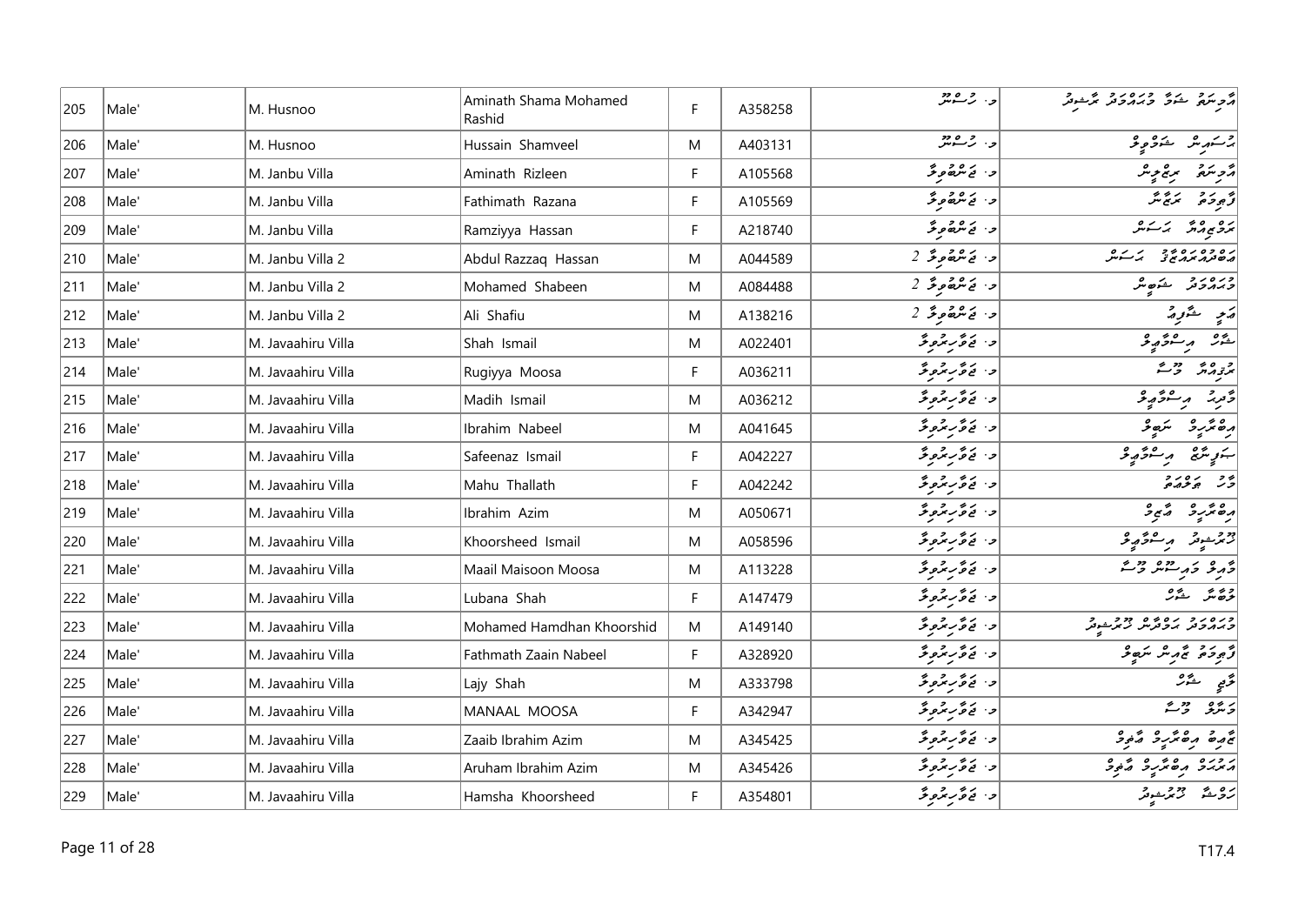| 230 | Male' | M. Kalhugiri       | Ibrahim Rasheed                  | M         | A034448 | <br> د· مَاڻگومير            | أرە ئۇر ئەس ئەسىر                                                         |
|-----|-------|--------------------|----------------------------------|-----------|---------|------------------------------|---------------------------------------------------------------------------|
| 231 | Male' | M. Kalhugiri       | Mohamed Munshith Ibrahim         | ${\sf M}$ | A039349 | <br> د· ئۈڭمۇمىر             | وره رو وه وه و ه وه برره<br><i>و بروونډ</i> و سر <sub>شوجو</sub> پره برره |
| 232 | Male' | M. Kalhugiri       | Mizhath Ibrahim                  | F         | A039350 | ج• ئۇڭمۇ ئىر                 | د وره د ه مدرد                                                            |
| 233 | Male' | M. Kalhugiri       | Rahushath Ibrahim                | F         | A039505 | <br> د· ئۈڭمى مە             | ەھ ئرىرى<br>ىر 9 مەر 2                                                    |
| 234 | Male' | M. Kalhugiri       | Ahmed Azhath                     | M         | A039506 | د . ئۈتۈپر<br>-              | رەر دىردە                                                                 |
| 235 | Male' | M. Kandumoonufushi | Ahmed Mujuthaba                  | M         | A032814 | و . كەس دەرى<br>ئ            | بر ٥ پر ۳<br>دربر <del>د</del> ر<br>3 د ۶ د کار<br>5 د م ه ه              |
| 236 | Male' | M. Kandumoonufushi | Mohamed Latheef                  | M         | A035759 | و . ئەسلام <i>مىڭ مە</i> ر   | ورەر دىرە                                                                 |
| 237 | Male' | M. Kandumoonufushi | Dhon Kamana                      | F         | A039018 | وستمس ووووح                  | بر <i>ہے دیگر</i>                                                         |
| 238 | Male' | M. Kandumoonufushi | Hidhaya Ahmed                    | F         | A039023 | و . ئەس دورور<br>د . ئاس دىس | رقرم محمد الرحم                                                           |
| 239 | Male' | M. Khaleej         | Mohamed Hashim                   | M         | A061510 | و· نزمٍ فع                   | ورەرو ئەدە                                                                |
| 240 | Male' | M. Khaleeju Villa  | Mariyam Ali                      | F         | A041215 | و· زَمٍّ فِي حَرِ مَحَّ      | أد وره مركز                                                               |
| 241 | Male' | M. Khaleeju Villa  | Mohamed Ali                      | ${\sf M}$ | A041227 | و· زَمٍّ فِي حَرِ مَحَّ      | ورەرو كەير                                                                |
| 242 | Male' | M. Khaleeju Villa  | Aishath Ali                      | F         | A041228 | <sub>و</sub> ، ئەمەتمۇمۇقم   | أقهر يشتمق أقدم                                                           |
| 243 | Male' | M. Khaleeju Villa  | Ahmed Adam                       | ${\sf M}$ | A155187 | و· زَمٍوةٍ وِمَّ             | ر ہ ر د درہ<br> גرونر مرمرو                                               |
| 244 | Male' | M. Khaleeju Villa  | Mohamed Thilmeez                 | M         | A155211 | و·  نزموٍفرمومٌ              | ورەرو ھۆدى                                                                |
| 245 | Male' | M. Khaleeju Villa  | Thaib Ahmed                      | M         | A323146 | و کی توقی و و گ              | حرمره برورد                                                               |
| 246 | Male' | M. Kuribee Lodge   | Rizana Ahmed Hameed              | F         | A001612 | د ، ما مره نژنځ              | بره شهر مرد و بر در د                                                     |
| 247 | Male' | M. Kuribee Lodge   | Ismail Mukhthaba Ahmed<br>Hameed | M         | A001658 | د ، مأمر صوفر قم             | و عظیم و دوره رورد در د                                                   |
| 248 | Male' | M. Kuribee Lodge   | Mujthaba Ahmed Hameed            | ${\sf M}$ | A038650 | وسيم مرحوفي                  | ככני נסנכ נכי<br>כנסים גגבת גבת                                           |
| 249 | Male' | M. Kuribee Lodge   | Zeeniya Ahmed Hameed             | F         | A054507 | و· بۇ برە ئۆت <sub>ە</sub>   | پی سرگ مکروفر کرد قر                                                      |
| 250 | Male' | M. Kuribee Lodge   | Hawwa Manike                     | F         | A058297 | و· بۇ برھ بوھ                | رە ئەربى <i>رى</i> ئا                                                     |
| 251 | Male' | M. Kuribee Lodge   | Rana Ahmed Hameed                | F         | A349813 | ح به مره نومي<br>مربح نومي   | ر م رور و بر و<br>برنگر م <i>. برو مر</i> برو مر                          |
| 252 | Male' | M. Kuribee Lodge   | Zaina Ahmed Hameed               | F         | A349827 | 250/2                        | پرېگر ډېرو پروې                                                           |
| 253 | Male' | M. Loafaru         | Fathimath Waheeda                | F         | A147439 | وسيحو تر                     | قَهْ وَمَنْ فَرَسَمَ اللَّهِ وَمَنْ                                       |
| 254 | Male' | M. Loafaru         | Rilwaan Waheed                   | ${\sf M}$ | A147440 | وسيحو تر                     | ىرىشۇش قەرىر                                                              |
|     |       |                    |                                  |           |         |                              |                                                                           |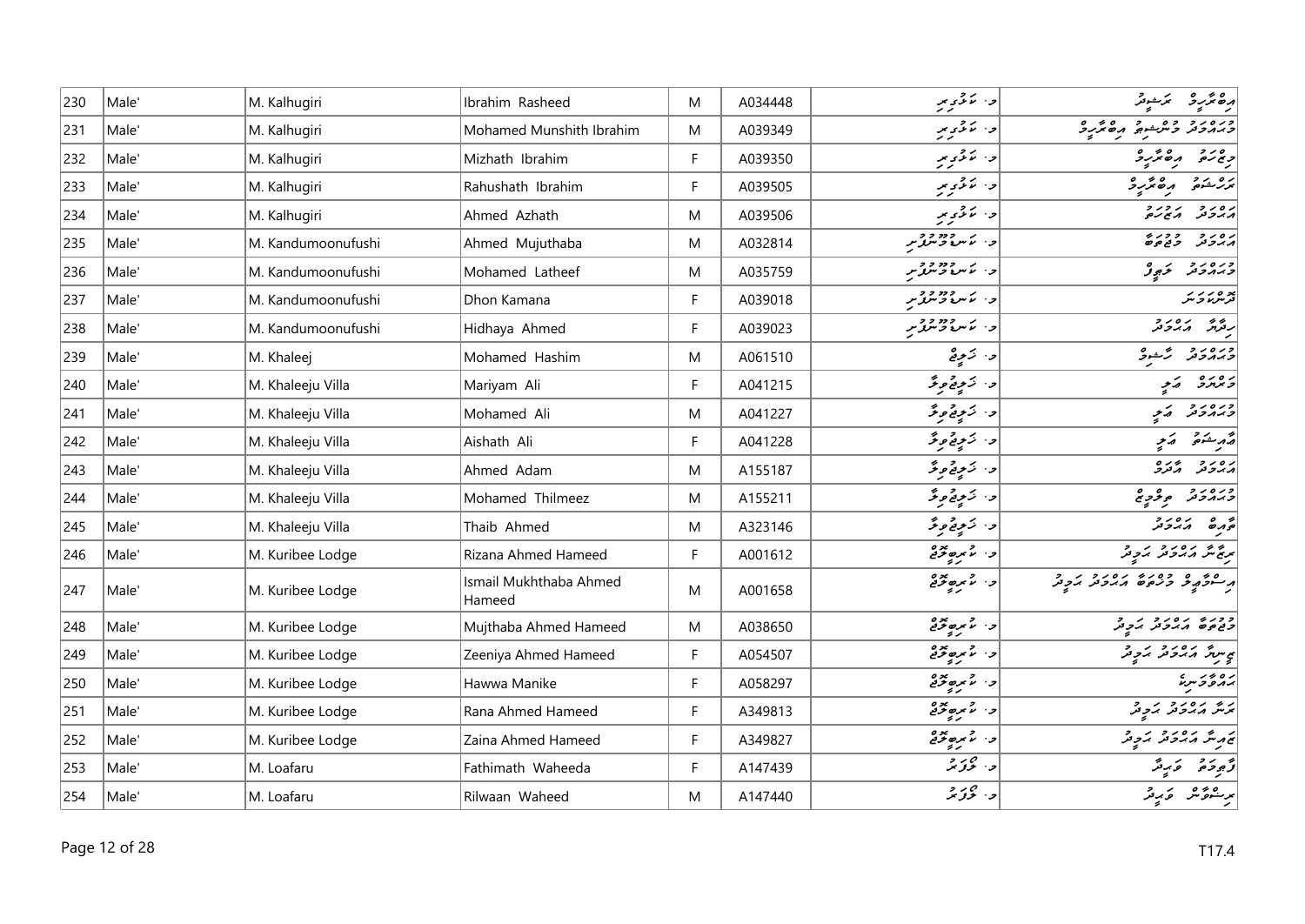| 255 | Male' | M. Loafaru    | Hamdhoon Waheed                      | M           | A147441 | <sub>د ب</sub> عزيز | رەددە كەبەر                                                                            |
|-----|-------|---------------|--------------------------------------|-------------|---------|---------------------|----------------------------------------------------------------------------------------|
| 256 | Male' | M. Loafaru    | Aishath Mamdhooha                    | F.          | A147442 | وسمح توسم           | ه مشهور بره دور<br>مهر شهور التاريخ                                                    |
| 257 | Male' | M. Loafaru    | Aishath Shafaq                       | F.          | A303342 | والمحوكم تر         | المرم المستورج المستورجي                                                               |
| 258 | Male' | M. Loafaru    | Shabeen Waheed                       | M           | A362266 | د . د د د           | أشكوه مثر وكرمر                                                                        |
| 259 | Male' | M. Maavilu    | MOHAMED IQBAL ABDUL<br><b>GAFOOR</b> | M           | A033897 | ار، ڈرِڈ            | כנסנד פטס נספסנדבד<br>במגבת גצ'ם ב גםתיבוצית                                           |
| 260 | Male' | M. Maavilu    | Mariyam Aliyya Abdul Gafoor          | F.          | A053671 | د· دُّورُدُ         | ג סגם ג סף גם כסגחובי<br>בי <i>ג</i> ו <i>נב הב</i> גות השת <i>יבה ב</i> יג            |
| 261 | Male' | M. Maavilu    | Ismail Egaz Abdul Gafoor             | M           | A105137 | و. د څو څه          | ת ביצק ב תְצֹם גם כסתבב                                                                |
| 262 | Male' | M. Maavilu    | Abdul Sattar Abdul Gafoor<br>Mohamed | M           | A218733 | ار، ئۇرۇ            | ג ם כ ם ג ם זיכ ג ם כ ם ג חב כ ג ם ג כ<br>ג ש צהוג יינות זה ה ש צהוג צ'ודה ב זהוג ב צי |
| 263 | Male' | M. Maavilu    | Hassan Anoof                         | M           | A326317 | وستح وقحه           | ير کے معر میں مرکزی                                                                    |
| 264 | Male' | M. Mahidhooru | Aiham Hussain                        | M           | A158662 | د ۰ ځریز پر         | أروره ومستمدهم                                                                         |
| 265 | Male' | M. Mahidhooru | Hussain Amir Abdul Kareem            | M           | A218787 | د ۰ د کرمتر پر      | י הודע הבית הסיתית הם ה                                                                |
| 266 | Male' | M. Mahidhooru | Ahmed Iyam Hussain                   | M           | A400433 | و• ځريندننه         | גפנה גיבר ג' איתי                                                                      |
| 267 | Male' | M. Mahidhooru | Mohamed Ilham                        | M           | A400434 | و کر ودير<br>م      | ورەرو ھۆرۈ                                                                             |
| 268 | Male' | M. Mahidhooru | Ali Ayyaam Amir                      | M           | A401227 | و کر وور            | - 2020 27                                                                              |
| 269 | Male' | M. Millet     | Mohamed Shahid                       | M           | A000609 | و· وتحظي            | ورەرو ھەرىر<br><i>وبەم</i> وتر ھەرىر                                                   |
| 270 | Male' | M. Millet     | Aminath Nasheeda                     | F.          | A051210 | والمحرفي            | أأدح مكرهم المسكر مكروم                                                                |
| 271 | Male' | M. Millet     | Ismail Nasih                         | M           | A051215 | والمتحرفيح          | وستوري شهور                                                                            |
| 272 | Male' | M. Millet     | Abdulla Shifau                       | M           | A054398 | والمتحرفيح          | بر25 اللّه<br>شەۋگە                                                                    |
| 273 | Male' | M. Millet     | Hawwa Manike                         | F           | A093409 | و· وتوقع            | رە پەر<br>بەھ بى سرىيا                                                                 |
| 274 | Male' | M. Millet     | Hassan Nasih                         | M           | A093410 | و· ولحظ             | بزسەيىتى<br>ىئرىبىدىر                                                                  |
| 275 | Male' | M. Millet     | Adam Nasih                           | M           | A100889 | و· وِوْھِ           | پور ہ<br>پر تعری<br>ىئزىبىدى                                                           |
| 276 | Male' | M. Millet     | Ahmed Nasih                          | M           | A101332 | و· وتوقع            | ىئرىبىدىر<br>بر 2 د تر<br>م <i>ر</i> کر تر                                             |
| 277 | Male' | M. Millet     | Aishath Muna                         | $\mathsf F$ | A122358 | و· وتوقع            | أقهر شده وتكر                                                                          |
| 278 | Male' | M. Millet     | Hussain Nasih                        | M           | A155719 | $rac{1}{2}$<br>     | برجستهر شرائعه المرائية                                                                |
| 279 | Male' | M. Millet     | Mohamed Azzam                        | M           | A309868 | و· وتوقع            | כנסנכ נסשם<br>כגמכת המשכ                                                               |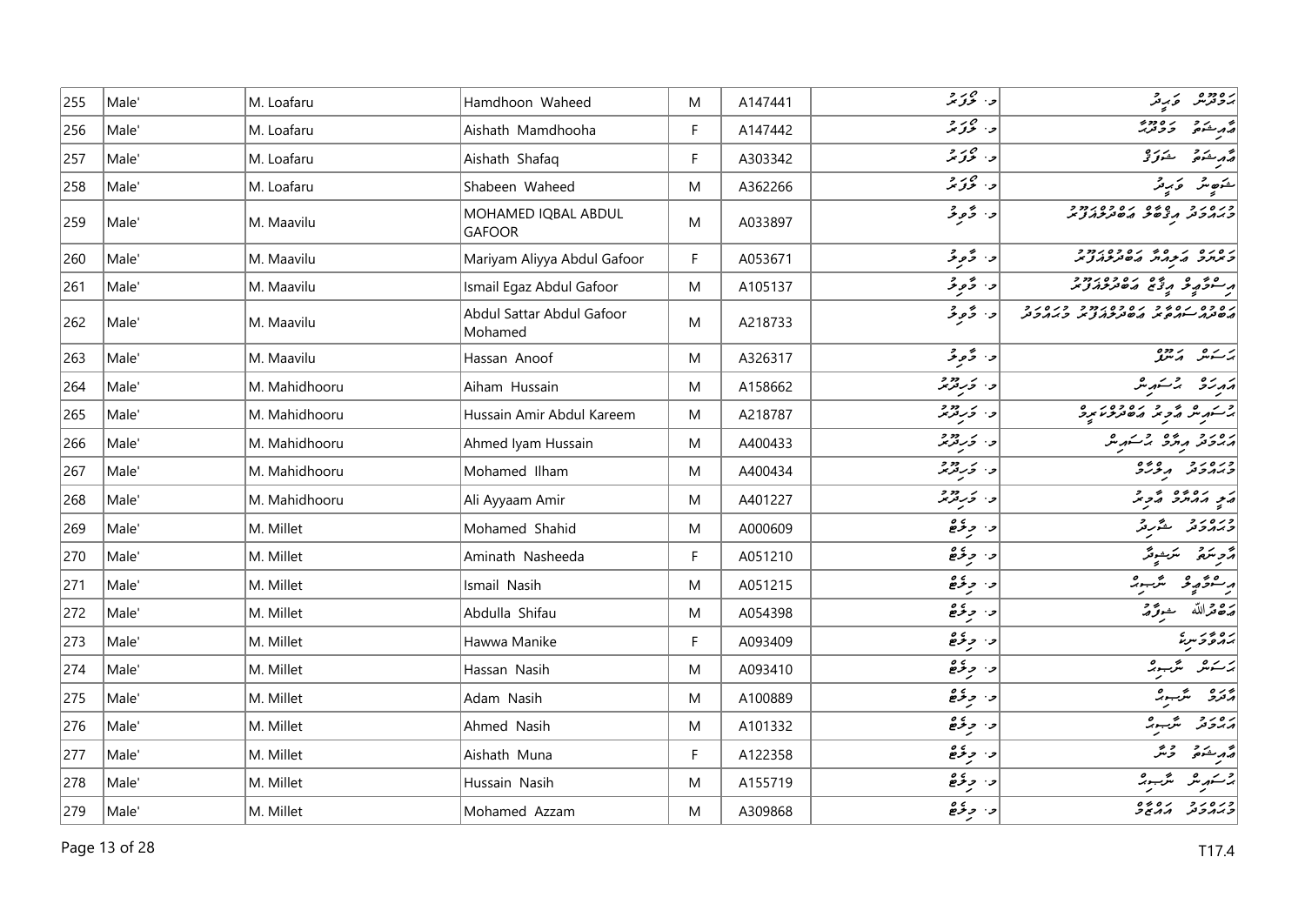| 280 | Male' | M. Millet      | Ibrahim Azmeen         | M  | A309873 | والمحرقي                     | ەتىم چە ئىر<br>ە ھەتمەر 2<br>س                                                                                 |
|-----|-------|----------------|------------------------|----|---------|------------------------------|----------------------------------------------------------------------------------------------------------------|
| 281 | Male' | M. Millet      | Mohamed Raaque         | M  | A327355 | و· وتوقع                     | و رە ر د<br>تر <i>پر پ</i> ر تر<br>برٌىدە                                                                      |
| 282 | Male' | M. Millet      | Aishath Nashwa         | F  | A334216 | و· وِوْھِ                    | سرشوش<br>ا پر مرکز دیگر<br>اور مرکز کردن                                                                       |
| 283 | Male' | M. Millet      | Ali Naasih             | M  | A341796 | و· وتوقع                     | ە ئەسىر ئەسىر ئەسىر ئەسىر ئەسىر ئەسىر ئەسىر ئەسىر ئەسىر ئەسىر ئەسىر ئەسىر ئەسىر ئەسەر ئەسەر ئەسەر ئەس<br>ئاسىر |
| 284 | Male' | M. Millet      | Aishath Dhuaa Shifau   | F  | A341798 | و· وتؤھ                      | ەرشۇ تەر شۆۋە                                                                                                  |
| 285 | Male' | M. Moon Shadow | Habeeba Waheed         | F  | A045298 | و . وه عرضو .                | بَرُهِ مَه وَبِرِ مَرْ                                                                                         |
| 286 | Male' | M. Moon Shadow | Ibrahim Ashad          | M  | A070090 | د . وه ده مي                 | ەھ ئۈر ۋ<br>پر شەرىتىر                                                                                         |
| 287 | Male' | M. Moon Shadow | Ahmed Naufal           | M  | A105218 | و . وه عرضو .                | پروژو<br>سرە ئەتر                                                                                              |
| 288 | Male' | M. Moon Shadow | Mohamed Shakir         | M  | A106273 | د . ده مردم<br>د . د سرشو پا | و ر ه ر د<br>د بر پر تر<br>يتمرسر                                                                              |
| 289 | Male' | M. Moon Shadow | Aishath Ifaza          | F  | A152792 | و . وه عرضو .                | لقرمر ينمرمح<br>ەرتى                                                                                           |
| 290 | Male' | M. Moon Shadow | Aminath Inaza          | F. | A319822 | و . وه عرضو .                | ەرىشى<br>ۇ بەر دې<br>مەر بىر بىر                                                                               |
| 291 | Male' | M. Nibiligaa   | Fathimath Asim         | F  | A044403 | $rac{z}{z}$                  | وتيسبوه<br>و څو څه د                                                                                           |
| 292 | Male' | M. Nibiligaa   | Mohamed Asim           | M  | A053338 | و . سرھ تر دُ                | رمح سبه ح<br>و ر ه ر د<br>د بر پر تر                                                                           |
| 293 | Male' | M. Nibiligaa   | Athifa Rasheed         | F  | A081324 | و. سرچورځ<br>د ر             | مەبور ئەسپىر                                                                                                   |
| 294 | Male' | M. Nibiligaa   | Muna Rasheed           | F  | A081325 | $550 - 5$                    | ر پیمبر<br>دیگر - <sub>مک</sub> شونگر                                                                          |
| 295 | Male' | M. Nibiligaa   | Aishath Asim           | F  | A081326 | $rac{a}{2}$                  | وكرشكة وكبيرة                                                                                                  |
| 296 | Male' | M. Nibiligaa   | Maryam Asim            | F. | A104914 | $rac{a}{s}$                  | ر ه ر ه<br>د بربرگ<br>رمحية سرحه                                                                               |
| 297 | Male' | M. Nibiligaa   | Hussain Nihadh         | M  | A121036 | $rac{a}{2}$                  | برحشر مرتزقه                                                                                                   |
| 298 | Male' | M. Nibiligaa   | Hassan Nimal Rasheed   | M  | A121037 | $rac{z}{z}$                  | ىكەش ئىرقە ئەھمەتە                                                                                             |
| 299 | Male' | M. Nibiligaa   | Ismail Naail Rasheed   | M  | A332754 | و· سرھ مرگ<br>,,,            | ر جۇم ئۇ سەر ئىلىمى                                                                                            |
| 300 | Male' | M. Nibiligaa   | Nihal Mohamed Asim     | M  | A347354 | $rac{a}{s}$                  | سرجو ورەرو ئەسوۋ                                                                                               |
| 301 | Male' | M. Nibiligaa   | Abdulla Nisham Rasheed | M  | A354505 | و . سر <i>ه و</i> گ<br>,,,   | رەۋاللە س <sub>ى</sub> شۇ <i>م</i> ەش <sub>ى</sub> تر                                                          |
| 302 | Male' | M. Nibiligaa   | Ibrahim Nuhad Rasheed  | M  | A354506 | و . سرحاوی<br>,,,            | رە ئ <sub>ىرى</sub> ئەر ئەر ئەسىم                                                                              |
| 303 | Male' | M. Nibiligaa   | Nubla Rasheed          | F  | A370616 | $rac{z}{\sqrt{z}}$           | رو دي.<br>سر <i>ه نگر پر ش</i> ونر                                                                             |
| 304 | Male' | M. Nibraas     | Hussain Rasheed        | M  | A063352 | و . سرھ بڑے                  | ج ڪرمر هي ڪرڪونگر                                                                                              |
| 305 | Male' | M. Nibraas     | Ibrahim Rasheed        | M  | A068298 | و. سرھ پڑے                   | رە ئۇرۇ بۇسونر                                                                                                 |
|     |       |                |                        |    |         |                              |                                                                                                                |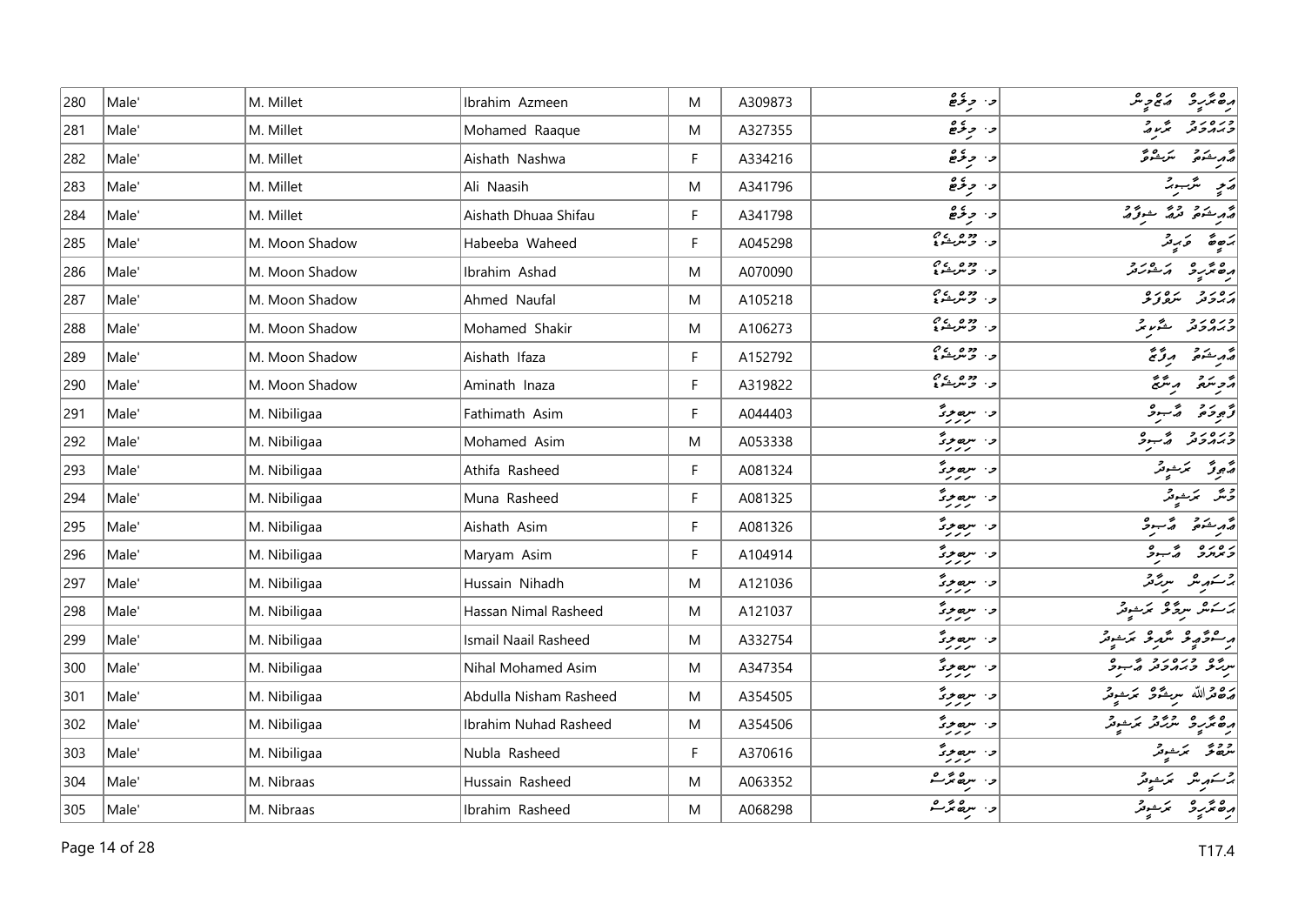| 306 | Male' | M. Nibraas     | Fareeda Hussain        | F           | A084827 | د . سرھ بڑے                           | ئەيدىگە كەسكىرىكە                          |
|-----|-------|----------------|------------------------|-------------|---------|---------------------------------------|--------------------------------------------|
| 307 | Male' | M. Nibraas     | Mohamed Rasheed        | M           | A103170 | د . سرچېر ک                           | ورەرو كەشپەر                               |
| 308 | Male' | M. Nibraas     | Fathmath Rasheeda      | $\mathsf F$ | A103203 | و . سرچ بر م                          | رُّمِوحَمُّ يَرَجُونَّرُ                   |
| 309 | Male' | M. Nibraas     | Aminath Rasheeda       | F           | A103204 | د . سرچېر شو                          | أأترجم أتراسي                              |
| 310 | Male' | M. Nibraas     | Hassan Rasheed         | M           | A103205 | و . سرچ پڑے                           | ىر<br>ئاسىسى ئىر ئىيەن                     |
| 311 | Male' | M. Nooru Zeyru | SOFOORA ALI            | $\mathsf F$ | A043905 | و . دو وړړ و<br>و . سرچر پر           | په دومو کرمو                               |
| 312 | Male' | M. Nooru Zeyru | Mohamed Amir           | M           | A052186 | כ י מכני ב<br>כ י ייתוב א             | בגםגב בבב                                  |
| 313 | Male' | M. Nooru Zeyru | Haulaa Ali             | $\mathsf F$ | A057347 | כי מכנים ב<br>כי מממשים               | پروژ کامی                                  |
| 314 | Male' | M. Nooru Zeyru | Sakeena Ibrahim        | F           | A059520 | و<br>و سربر بع مر                     | سكيد موثرة                                 |
| 315 | Male' | M. Nooru Zeyru | AHMED SUJAU            | M           | A162910 | כי מכנים ב<br>כי ייתו <i>ת י</i> ם זה | ره رح و و و<br>پرېدونر سو <sub>قت</sub> ون |
| 316 | Male' | M. Nooru Zeyru | FATHMATH MAUVA IBRAHIM | F           | A333349 | و . دو وړړ و<br>و . سرچر پر           |                                            |
| 317 | Male' | M. Nooru Zeyru | Ahmed Saif             | M           | A337414 | و . دو وړړ و<br>و . سرچر پر           | ړه رو شهرو                                 |
| 318 | Male' | M. Nooru Zeyru | MARIYAM MALHA          | F           | A351209 | و . دو وړړ و<br>و . سرچر پر           | ره ره ده و                                 |
| 319 | Male' | M. Nooru Zeyru | Nasha Amir             | $\mathsf F$ | A360814 | כי מבכני כ<br>כי ממשיב                | للرك الأوالا                               |
| 320 | Male' | M. Nooru Zeyru | Nishaan Amir           | M           | A363688 | و . دو وړ. و<br>و . سرچر پر           | سرڪشر اگرچر                                |
| 321 | Male' | M. Nooru Zeyru | Naushan Amir           | M           | A363689 | و<br>و سربر بع مر                     | بترويم ومجامر                              |
| 322 | Male' | M. Oidhuni     | Aishath Waheeda        | F           | A043364 | ح به میترو تعریب<br>مراجع             | أقهر شكافها والمحافية                      |
| 323 | Male' | M. Oidhuni     | Mohamed Naseem         | M           | A051056 | د به مجموعتر مبر<br>م                 | כנסנכ תוכל                                 |
| 324 | Male' | M. Oidhuni     | Murrath Mohamed        | M           | A076924 | ح به مجموعتر مبر<br>م                 | כם ג' כגם ג'ב<br>בו <i>ג'וים</i> בג'ובע    |
| 325 | Male' | M. Oidhuni     | Maeesh Mohamed         | M           | A079680 | ح به مجموعتر مبر<br>م                 | و ره ر د<br><i>و پر</i> و تر<br>  تەرەپىشە |
| 326 | Male' | M. Oidhuni     | Seena Mohamed          | F           | A113838 | ح <sup>.</sup> مجمد فرسر              | سېنگر وره د ور<br>په سر ورکړونو            |
| 327 | Male' | M. Oidhuni     | Hawwa Fazla            | F           | A121039 | ح به مجموعتر مبر<br>م                 | برەنجە ئەشتر                               |
| 328 | Male' | M. Oidhuni     | Mohamed Waheed         | M           | A151112 | ح به مجموعه<br>م                      | ورەرو كەيتر                                |
| 329 | Male' | M. Oidhuni     | Ahmed Fazeel           | M           | A153109 | ح به مجموعتر مبر<br>م                 | أرورو تخ بنواد                             |
| 330 | Male' | M. Oidhuni     | Assad Mohamed          | M           | A159310 | ح به مجموعتر مبر<br>م                 | و رە ر د<br><i>د بر</i> گرىر<br>بر 2 پر د  |
| 331 | Male' | M. Oidhuni     | Ibrahim Fayaz          | M           | A159926 | <i>و، مج</i> م قرمبر                  | دەنزىرو زىرە                               |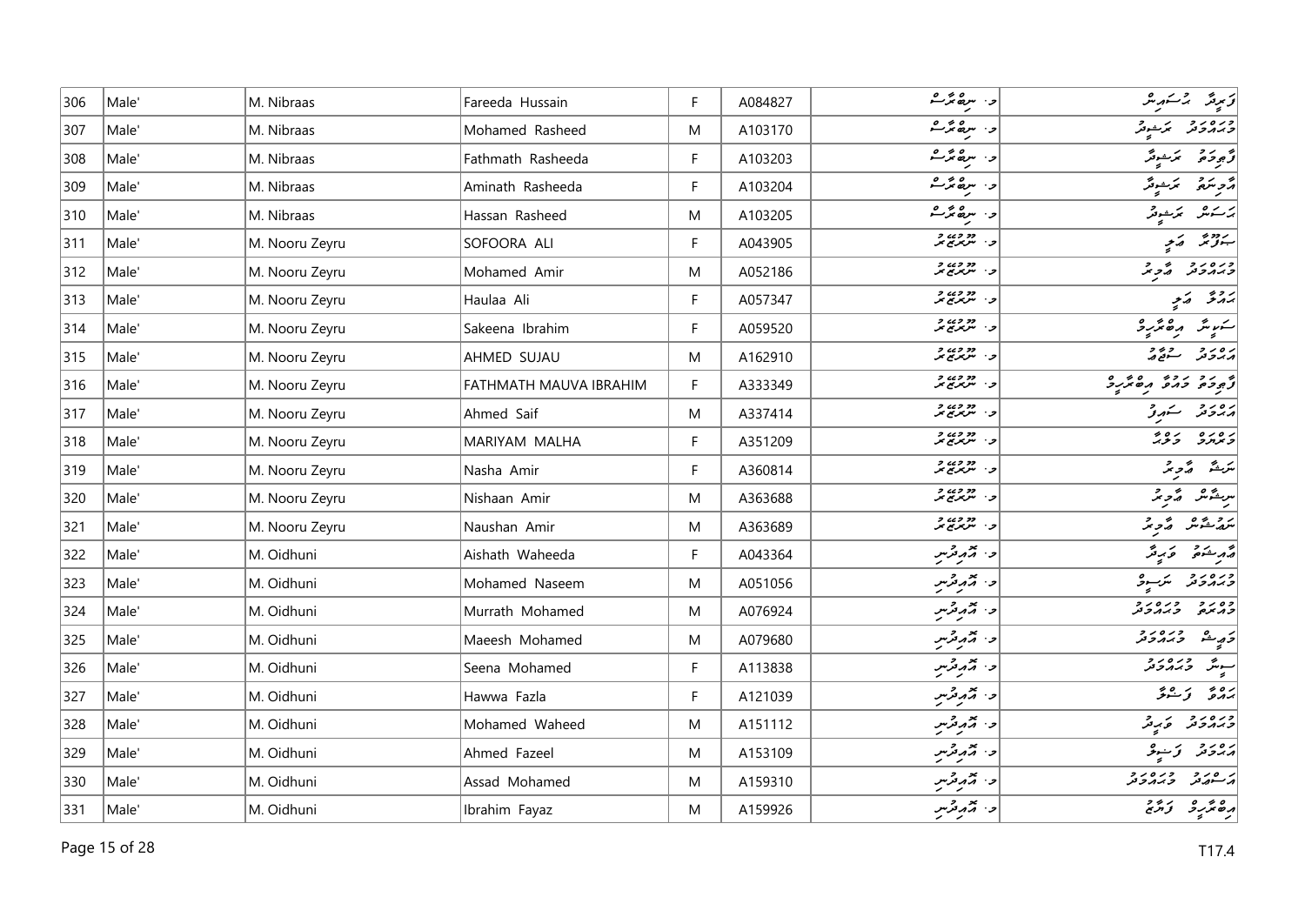| 332 | Male' | M. Oidhuni  | Naseema Hassan             | F  | A296477 | و به محمد فرسر<br>م                   | سَرَسودٌ<br>برسەنگە                                                                               |
|-----|-------|-------------|----------------------------|----|---------|---------------------------------------|---------------------------------------------------------------------------------------------------|
| 333 | Male' | M. Oidhuni  | Aishath Fayaza             | F  | A310491 | ح به مجموعتر مبر<br>م                 | وكروشكا والمراديم                                                                                 |
| 334 | Male' | M. Oidhuni  | Ashraf Mohamed             | M  | A324140 | ح به محمد قرمبر<br>م                  | و ر ه ر د<br>تر پر تر تر<br>ر ه مه بره<br>مرشه مربو                                               |
| 335 | Male' | M. Oidhuni  | Rilwan Waheed              | M  | A333652 | ح به میترو تعریب<br>م                 | برشوة شركة وبرقر                                                                                  |
| 336 | Male' | M. Oidhuni  | Aishath Nuzuhath           | F  | A335042 | ح <sup>.</sup> وجمه فرس               | د د بر د<br>سرچ ره<br>پ <sup>و</sup> پر ڪوي <sub>ج</sub>                                          |
| 337 | Male' | M. Oidhuni  | Razaan Mohamed             | M  | A335724 | د به محمد قرمبر<br>م                  | ر په دره دو                                                                                       |
| 338 | Male' | M. Oidhuni  | Fathimath Nafsha           | F  | A351383 | د به مرکز مر                          | ژ <sub>بودَه</sub> ترژی                                                                           |
| 339 | Male' | M. Oidhuni  | Aishath Neenaan            | F  | A353065 | د به مرکز مر                          | ە ئەسكەتى سرىترىتر                                                                                |
| 340 | Male' | M. Oidhuni  | Fathimath Nadha Waheed     | F. | A353066 | وسيم وقرمبر                           | تٌ و دَ " مَرْتُر کَ رِ تَر                                                                       |
| 341 | Male' | M. Oidhuni  | Sofwan Waheed Abdul Rahman | M  | A364255 | و• میمروژمیر                          | ת כשים קדק הסכסת סשים<br>היפציית פהית השיתה <i>ההכ</i> ית                                         |
| 342 | Male' | M. Oidhuni  | Vidhaad Waheed             | M  | A364256 | ح <sup>.</sup> وجمه فرس               | وترتر كرير                                                                                        |
| 343 | Male' | M. Oidhuni  | Nuha Waheedh               | F. | A371470 | ح <sup>.</sup> وجمه فرس               | ر ديگر توپه ديگر<br>سربر گري                                                                      |
| 344 | Male' | M. Onigandu | Mohamed Nafiu Ali          | M  | A060475 | د به میتونید در م                     |                                                                                                   |
| 345 | Male' | M. Onigandu | Hussain Nabeel             | M  | A064224 | د به مهندسه م                         | ورورو شرو کی<br>وردون شرو کی                                                                      |
| 346 | Male' | M. Onigandu | Hassan Nahyan Nafiu        | M  | A064225 | ح به میتونید میشید.<br>ح              | بر کے مردمہ مگرمہ                                                                                 |
| 347 | Male' | M. Onigandu | Ibrahim Najih Nafiu        | M  | A064226 | د به مهندسه مردم<br>م                 | رەشرە شەر شرە<br>رەشرە شەر                                                                        |
| 348 | Male' | M. Onigandu | Afeefa Waheed              | F  | A064545 | ح به مجمع میتمونی ملندمی <sup>2</sup> |                                                                                                   |
| 349 | Male' | M. Onigandu | Ali Nafsheeh Nafiu         | M  | A064552 | د به مجموعهٔ سوء <sup>م</sup>         | رَمِ سَرْوَجِدْ سَّرِرٌ                                                                           |
| 350 | Male' | M. Onigandu | Aminath Nishana Nafiu      | F. | A064562 | د به هم پرځاموړ مخ                    | أأدمكم سيشكر للرا                                                                                 |
| 351 | Male' | M. Plex     | MOOSA HALEEM               | M  | A038942 | د . و ده ه                            | $\overline{\begin{array}{ccc} \circ & \circ & \circ \\ \circ & \circ & \circ \end{array}}$        |
| 352 | Male' | M. Plex     | Ibrahim Haleem             | M  | A043929 | د . ود د ه                            | رەپرىر بەرە                                                                                       |
| 353 | Male' | M. Plex     | Ahmed Haleem               | M  | A053000 | د . ود د ه                            | رورد يکود                                                                                         |
| 354 | Male' | M. Plex     | Mohamed Haleem             | M  | A060168 | د ، بودرا ه                           | ورەرد رو                                                                                          |
| 355 | Male' | M. Plex     | ALI HALEEM                 | M  | A066277 | د . وړه په                            | $\begin{array}{cc} \mathcal{S}_{\mathcal{F}} \zeta & \mathcal{S}_{\mathcal{F}} \zeta \end{array}$ |
| 356 | Male' | M. Plex     | Sameera Ali                | F. | A068608 | د ، بوعرو ه                           | سكوند الكو                                                                                        |
| 357 | Male' | M. Plex     | Mariyam Huyam Haleem       | F  | A165340 | د . وړه په                            | נים כי כי התב                                                                                     |
|     |       |             |                            |    |         |                                       |                                                                                                   |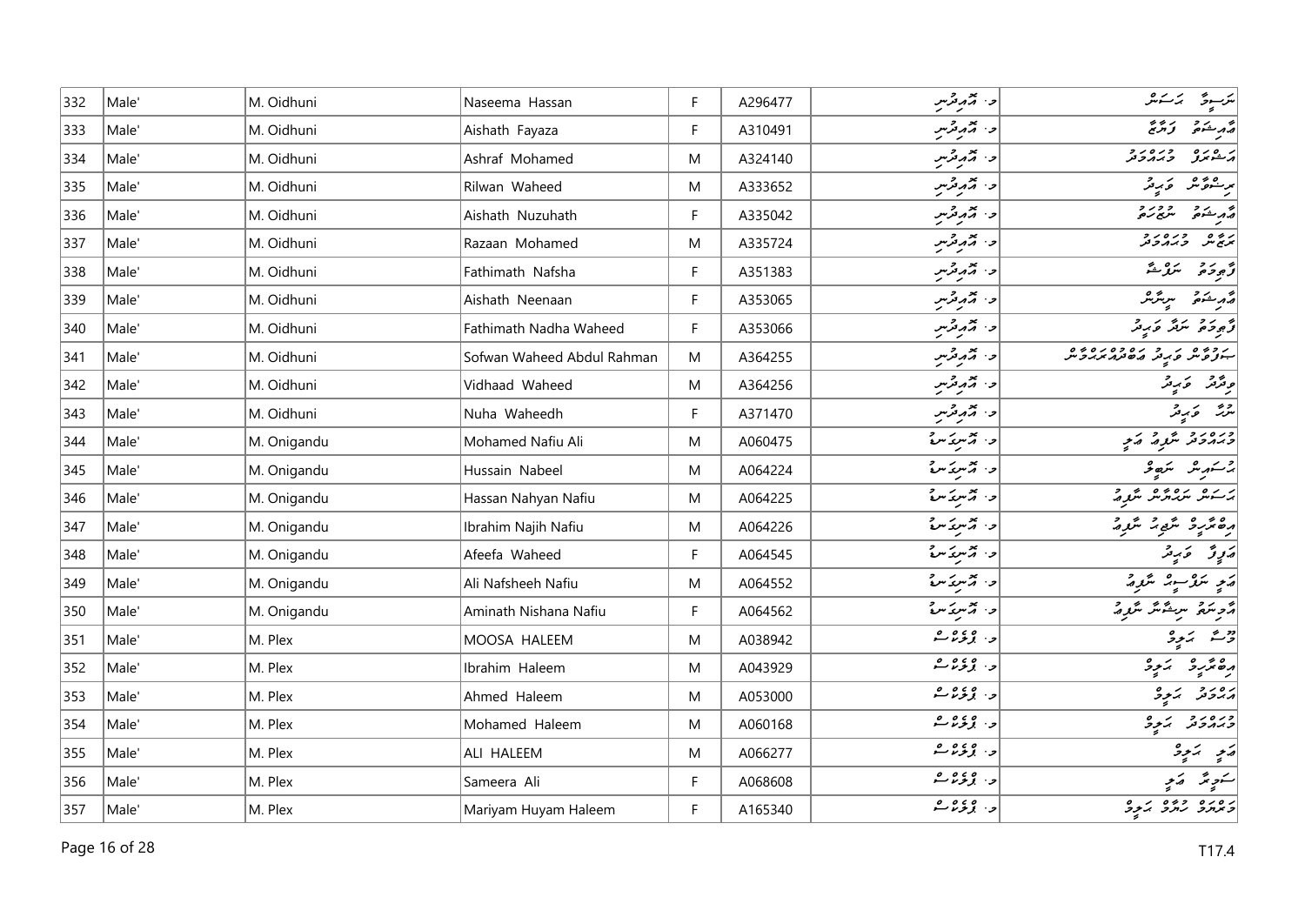| 358 | Male' | M. Plex           | Aishath Haneen Haleem             | F  | A165723 | <sub>ح</sub> . وی ه ع                         | مەر شەھ كەسپىك كەنچە       |
|-----|-------|-------------------|-----------------------------------|----|---------|-----------------------------------------------|----------------------------|
| 359 | Male' | M. Plex           | Mohamed Alvin Haleem              | M  | A166580 | د ، بودره شه                                  | ورەرو رومۇ. ئېچى           |
| 360 | Male' | M. Plex           | Muhammadh Hayyan Haleem<br>Ahmadh | M  | A305260 | <sub>ح</sub> . بۇ خەرم                        | כנסנד נספס ג'בר המכת       |
| 361 | Male' | M. Plex           | Aishath Alhan Haleem              | F  | A330751 | د ، بویزه شه                                  | ړ په د رو ده. ترو          |
| 362 | Male' | M. Plex           | Fathimath Hanan Haleem            | F. | A350726 | د ، بویزه شه                                  | وتجوحا كالمراكب بروح       |
| 363 | Male' | M. Rankoralige    | Mariyam Ali                       | F  | A027697 | وسيمرس يمرمون                                 | د وره در                   |
| 364 | Male' | M. Rankoralige    | Aminath Wadeefa                   | F  | A042204 | ر به ره بر ره بر<br>و · بر سرد بر دی          | أأروبتهم وكبرائه           |
| 365 | Male' | M. Rankoralige    | Aishath Wafiyya                   | F  | A046327 | وسيمرس يمرمون                                 | أأمر المشكوم وأوارهم       |
| 366 | Male' | M. Rankoralige    | Ahmed Hussain Fulhu               | M  | A082731 | د· بر معرض برد و                              | رەرد جەسەر مود             |
| 367 | Male' | M. Rankoralige    | Mohamed Husham                    | M  | A346632 | وسيمان يروي                                   | ورەر دىپە                  |
| 368 | Male' | M. Rankoralige    | Mariyam Haifa                     | F. | A346633 | وسيمان يوري                                   | دەرە ئەدى                  |
| 369 | Male' | M. Rankoralige    | Aminath Lahfa                     | F  | A353129 | و . نرمرد نروز                                | أرتجه يتروح                |
| 370 | Male' | M. Ranthari       | Aminath Shimaam                   | F  | A098423 | و· ئۈشھۇنىر                                   | دوسَعْ ہودًد               |
| 371 | Male' | M. Ranthari       | Mohamed Leevin                    | M  | A128811 | —<br> حسنه تمرین تعلیم سر                     | ورەرو وەپر                 |
| 372 | Male' | M. Ranthari       | Faheema Abdulla                   | F  | A144257 | و برمونز                                      | تريح رَصْعَراللَّهُ        |
| 373 | Male' | M. Ranthari       | Aishath Layaal                    | F  | A366843 | - ئەشھېر                                      | أشهر شده والمحارث          |
| 374 | Male' | M. Ratheegaa      | Hawwa Aneesa                      | F  | A042941 | و· ئۇمۇڭ                                      | رە ئەسرىگە                 |
| 375 | Male' | M. Ratheegaa      | Mariyam Saeeda                    | F  | A047532 | و- ئۈمچە ئە                                   | د ه د و گروگر              |
| 376 | Male' | M. Ratheegaa      | Raaidh Mohamed Abdul Haseeb       | M  | A166534 | ل سر مر<br>مربع و                             | ه د دره د د ده ده د د د    |
| 377 | Male' | M. Ratheegaa Aage | Ahmed Naseem                      | M  | A000831 | و٠ عرَمٍ و و و                                | پرورو سرگور                |
| 378 | Male' | M. Ratheegaa Aage | Nazla Ahmed                       | F  | A001370 | و٠ عرمٍ و و و                                 | ىر ئەق ئەرەر ئە            |
| 379 | Male' | M. Ratheegaa Aage | Rasheeda Mohamed                  | F  | A041716 | و٠ عرَمٍ و و و                                | بمشيش وبره برو             |
| 380 | Male' | M. Ratheegaa Aage | Nazmyla Ahmed                     | F  | A131378 | و٠ مگهچونده و                                 | يرج د پر مرکز در           |
| 381 | Male' | M. Ratheegaa Aage | Najila Ahmed                      | F  | A350457 | و . نر <sub>گ</sub> ونه و .<br>و . نرگونه د د | شَعِرَ شَرَ مَرَ مَرَ مَرَ |
| 382 | Male' | M. Ratheegaa Aage | Nashaya Naseem                    | F  | A394708 | و٠ برُوٍ وُ ٨ و                               | أُسْرَشَةٌ مَرْسِودٌ       |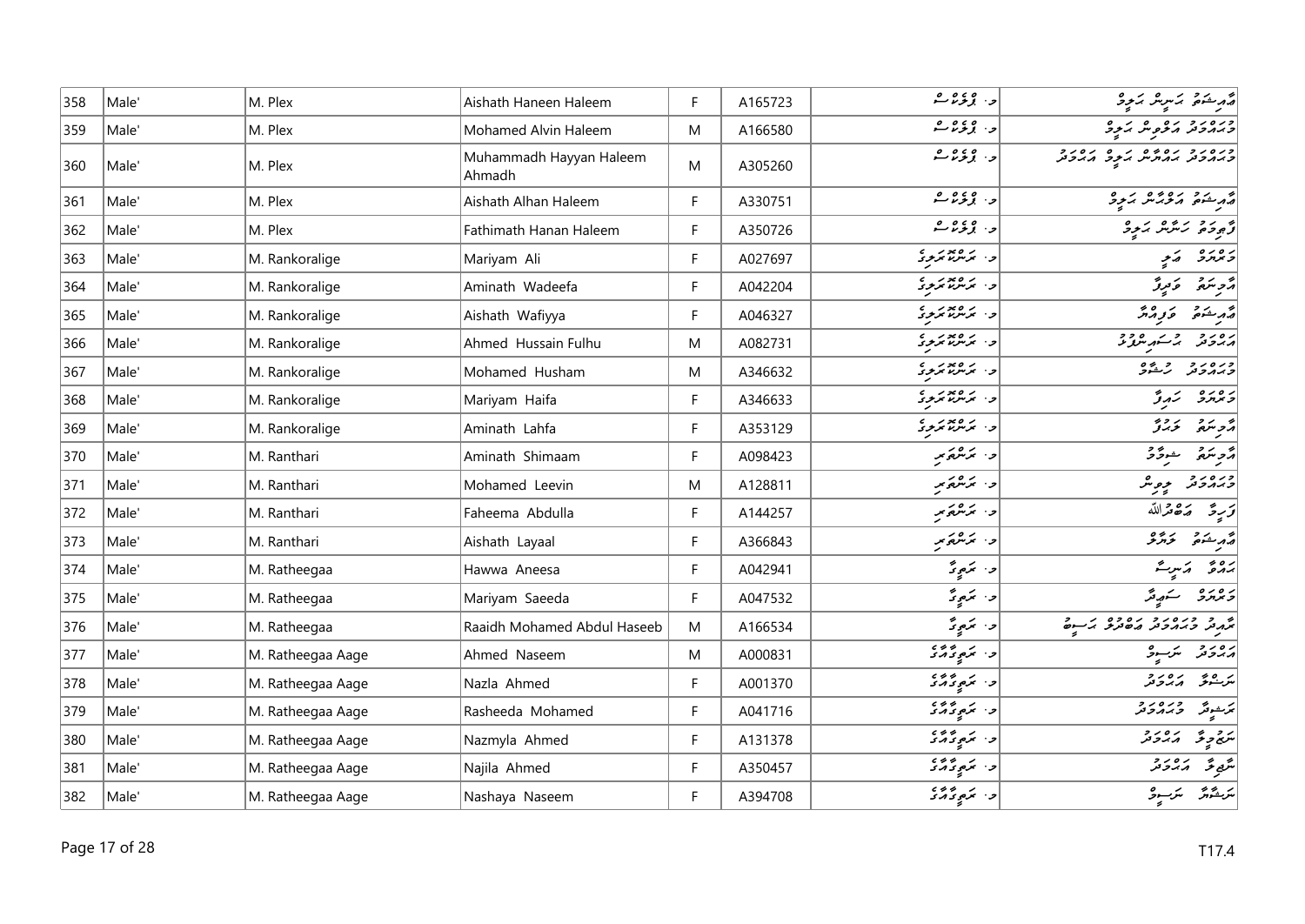| 383 | Male' | M. Red Fish    | Aishath Moosa             | F         | A052149 | <sub>و</sub> . بر؟ <sub>تو</sub> ڪ   | $\begin{pmatrix} 2 & 2 & 3 \\ 2 & 2 & 3 \end{pmatrix}$ |
|-----|-------|----------------|---------------------------|-----------|---------|--------------------------------------|--------------------------------------------------------|
| 384 | Male' | M. Red Fish    | Hussain Akshar            | M         | A052368 | <mark>و، ئرو<sub>گو</sub>ر</mark> شە | برسكر مركز مركز ويرجر                                  |
| 385 | Male' | M. Red Fish    | Fathimath Mahira          | F         | A052423 | د. بر؟ ديشه                          | وَجِوحَةً وَرِيمًا                                     |
| 386 | Male' | M. Red Fish    | Aminath Sheela            | F         | A052425 | د. نده ديم                           | لتمحر يئرة<br>شوقر                                     |
| 387 | Male' | M. Red Fish    | Athufa Ismail             | F         | A327995 | <br> د برورشو                        | أروء أرغو ويحر                                         |
| 388 | Male' | M. Red Fish    | Mariyam Ulfath Ismail     | F         | A343714 | د· تر؟ پر يژ                         | נים כי כי כי הייתות בי<br>בינונים והיבצים ונייתות בי   |
| 389 | Male' | M. Red Fish    | Ifa Ismail                | F         | A366906 | د. نگرو ویشه                         | أبرق وبالمحصوفة                                        |
| 390 | Male' | M. Rifa        | <b>Abdul Azeez</b>        | ${\sf M}$ | A057836 | و- بودٌ                              | ره <del>ده</del><br>د ه ترڅه په ې                      |
| 391 | Male' | M. Rihidhoadhi | Abdulla Waheed            | ${\sf M}$ | A051884 | اه . برروده<br>- برروده              | يرة قرالله عربه قر                                     |
| 392 | Male' | M. Rihidhoadhi | Raziyya Waheed            | F         | A124469 | اه . برروگور<br>- برروگور            | بمنسوه ممر محرمته                                      |
| 393 | Male' | M. Rihimaa     | Ilyas Waheed              | M         | A047912 | او، بوروٌ<br>سس <u>سس</u>            | و د در د در د                                          |
| 394 | Male' | M. Rihimaa     | Aishath Afaa Ilyas Waheed | F         | A390830 | او ، بورۇ                            | <i>مگر جنور مگر گردگر مگردگر</i>                       |
| 395 | Male' | M. Rikaaz      | Aishath Thania Rasheed    | F         | A012951 | $\frac{1}{6}$<br>= $\frac{1}{6}$     | و المستقدم و المستقرر المستوفر                         |
| 396 | Male' | M. Rikaaz      | Ahmed Thaumeen Rasheed    | ${\sf M}$ | A098462 | د. برند تح                           |                                                        |
| 397 | Male' | M. Rikaaz      | Mohamed Rasheed           | ${\sf M}$ | A218777 | اد برنامج<br>——                      | ورەرو بەيدۇ.                                           |
| 398 | Male' | M. Sea Queen   | Ahmed Hameed              | ${\sf M}$ | A056258 | ر . سور <sub>ا</sub> پر پر           | أرور و بروتر                                           |
| 399 | Male' | M. Sea Queen   | Ibrahim Shareef           | M         | A056711 | ر. سېن <sup>و</sup> ړ شر             | ەر ھەتمەر 2<br>ر<br>ے مور <sup>9</sup>                 |
| 400 | Male' | M. Sea Queen   | Aishath Shareef           | F         | A067833 | - سوړمه<br>د سوړم                    | و د شو شورو                                            |
| 401 | Male' | M. Sea Queen   | Aminath Shareef           | F         | A080509 | ر. سو <i>نام</i> ومگر                | ے مور <sup>9</sup><br>أرمز ترة                         |
| 402 | Male' | M. Sea Queen   | Alaika Binth Ismail       | F         | A284113 | ر. سو <i>نام</i> ومگر                |                                                        |
| 403 | Male' | M. Sea Queen   | Imdhaadh Ismail           | M         | A284114 | ر. سېن <sup>و</sup> ړ شر             | رە بور مەركەر                                          |
| 404 | Male' | M. Sea Queen   | Masha Ahmed               | F         | A354631 | ر. سېن <sup>و</sup> ړ شر             | د شکر د بر د د                                         |
| 405 | Male' | M. Tears Joy   | Hassan Rasheed            | ${\sf M}$ | A038368 |                                      | ىزىسەش ئىزىشوقر                                        |
| 406 | Male' | M. Tears Joy   | Fathimath Muneera         | F         | A053969 | כי שַּתְּ <sup>26</sup> ת            | أزًوجو وسبعًا                                          |
| 407 | Male' | M. Tears Joy   | Aminath Rasheeda Abdulla  | F         | A053970 | و· جِيرَ جي م                        | مُّ حِ سَمَّ سَنْ سَوْ سَمَّ مَنْ اللَّهُ              |
| 408 | Male' | M. Tears Joy   | Ibrahim Rasheed Abdulla   | ${\sf M}$ | A070303 | و· جِيرَ جي م                        | أرە ئەير ئىزىسى مەھىراللە                              |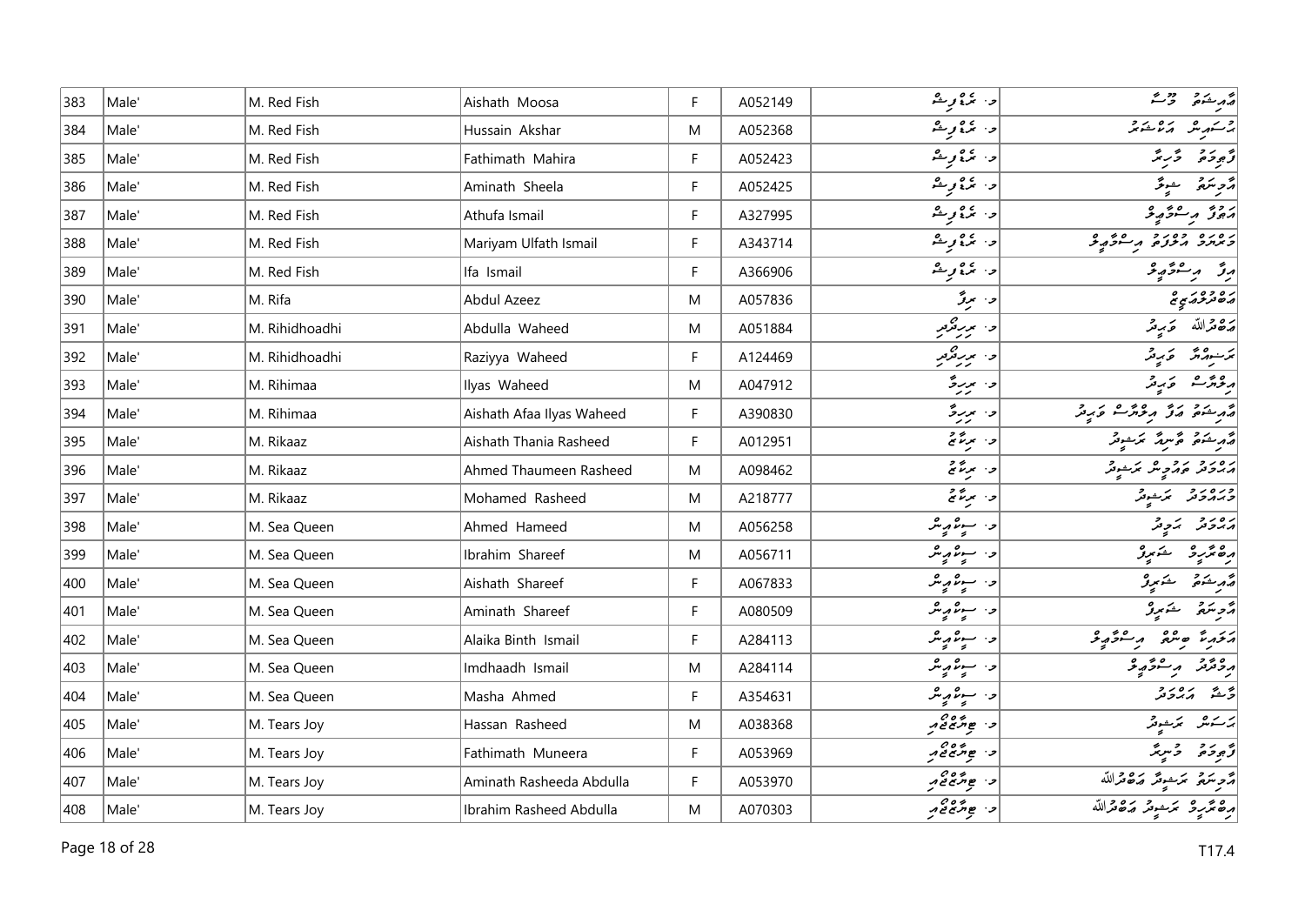| 409 | Male' | M. Tears Joy     | Javeed Rasheed          | M           | A075201 | و موجوع م                                                                                                                                                                                                             | قَوِيرُ - مَرْشِيرُ                                                                                                                                                                                                             |
|-----|-------|------------------|-------------------------|-------------|---------|-----------------------------------------------------------------------------------------------------------------------------------------------------------------------------------------------------------------------|---------------------------------------------------------------------------------------------------------------------------------------------------------------------------------------------------------------------------------|
| 410 | Male' | M. Tears Joy     | Hawwa Rasheeda          | F           | A085506 | و· جِيرَ جي م                                                                                                                                                                                                         | پره تخر سر سومگر                                                                                                                                                                                                                |
| 411 | Male' | M. Tears Joy     | Azeeza Ali Fulhu        | $\mathsf F$ | A085507 | و· جِيرَ جي م                                                                                                                                                                                                         | ە ئىم ئە ئەرەر ئە                                                                                                                                                                                                               |
| 412 | Male' | M. Tears Joy     | Aishath Rasheeda        | F           | A122994 | و موجوع م                                                                                                                                                                                                             | لأرشكم كرشوند                                                                                                                                                                                                                   |
| 413 | Male' | M. Tears Joy     | Mohamed Rasheed Abdulla | M           | A123019 | و. ھِيُّ جي م                                                                                                                                                                                                         | وره رو برور رودالله                                                                                                                                                                                                             |
| 414 | Male' | M. Tears Joy     | Imran Naseer            | M           | A336434 |                                                                                                                                                                                                                       | ەر ئەترىش سىر بىر                                                                                                                                                                                                               |
| 415 | Male' | M. Tears Joy     | Mariyam Haifa Ibrahim   | F           | A362079 | د. جوړځ څوړ                                                                                                                                                                                                           | כמתכ התך תפתיכ                                                                                                                                                                                                                  |
| 416 | Male' | M. Thinfiya      | Thoha Ali               | ${\sf M}$   | A070125 | د· موسمویز                                                                                                                                                                                                            | أعجزته الكامج                                                                                                                                                                                                                   |
| 417 | Male' | M. Thinfiya      | Rifathulla Ali          | ${\sf M}$   | A076805 | وسموهمريز                                                                                                                                                                                                             | مروضة والله ضعي                                                                                                                                                                                                                 |
| 418 | Male' | M. Thinfiya      | Ahmed Nahook            | M           | A144000 | د و هر شرو کر                                                                                                                                                                                                         | גם ג' ברביב<br>הגבוב הידיע                                                                                                                                                                                                      |
| 419 | Male' | M. Thinfiya      | Ibrahim Aik             | M           | A144001 | د· موسمویز                                                                                                                                                                                                            | مەھترىدە مەم                                                                                                                                                                                                                    |
| 420 | Male' | M. Three Sisters | Fathimath Waheeda       | F           | A037328 | و. ، هو موسوعة عرضة<br>                                                                                                                                                                                               | و ده و د مگر                                                                                                                                                                                                                    |
| 421 | Male' | M. Three Sisters | Aishath Shibana Ahmed   | F           | A049458 | <sub>ج∙</sub> م <sub>وسم</sub> ر موسوع <sub>مر</sub> م                                                                                                                                                                |                                                                                                                                                                                                                                 |
| 422 | Male' | M. Three Sisters | Ibrahim Abdul Rahman    | ${\sf M}$   | A064373 | د. ۋېرسوسۇغ برگ                                                                                                                                                                                                       |                                                                                                                                                                                                                                 |
| 423 | Male' | M. Three Sisters | Mohamed Shafeeu         | ${\sf M}$   | A322881 | <sub>ج∙</sub> م <sub>و</sub> ہر سوے محر کے م                                                                                                                                                                          | ورەر د شرك                                                                                                                                                                                                                      |
| 424 | Male' | M. Three Sisters | Ismail Shafeeu          | ${\sf M}$   | A322882 | ح مي محمد سر عرض من محمد من من من محمد من محمد من محمد من محمد من محمد من محمد الله من الله من الله<br>من الله من الله من الله من الله من الله من الله من الله من الله من الله من الله من الله من الله من الله من الل | أبر سادة مريدة المستويدة                                                                                                                                                                                                        |
| 425 | Male' | M. Three Sisters | Khadeeja Shana Ahmed    | $\mathsf F$ | A330611 |                                                                                                                                                                                                                       | تَرْمِيعٌ   شَدَّسٌ الْمَارَ وَ مَرْ                                                                                                                                                                                            |
| 426 | Male' | M. Tranquility   | Hussain Yasir           | M           | A026021 | ه ع ه ه ه ه<br>د ۰ ه مرس د د و                                                                                                                                                                                        | برسكور مركسوبر                                                                                                                                                                                                                  |
| 427 | Male' | M. Tranquility   | Aneesa Easa Fulhu       | F           | A034332 | و ، ھي شريع پر ھي                                                                                                                                                                                                     | پرسرے پر دور                                                                                                                                                                                                                    |
| 428 | Male' | M. Tranquility   | Masood Moosa didi       | M           | A034423 | د . ه عر شر د د ه .<br>ر                                                                                                                                                                                              | ر ه دد د دوره در در در در برانستان به در داران به دادن به دادن به دادن به دادن به دادن به دست به دادن به دست ک<br>در استان به دست به دست به دست به دست به دست به دست به دست به دست به دست به دست به دست به دست به دست به دست به |
| 429 | Male' | M. Tranquility   | Ahmed Nimal             | M           | A057462 | و . ھ <sub>ى</sub> ئەرەر بوھ<br>ب                                                                                                                                                                                     | رەرو سەمى                                                                                                                                                                                                                       |
| 430 | Male' | M. Tranquility   | Mohamed Sujau           | M           | A060712 | د . ه پرېژر د ه                                                                                                                                                                                                       | ور ور و دو و<br>تربر در دو سود بر                                                                                                                                                                                               |
| 431 | Male' | M. Tranquility   | Hassan Sujau            | ${\sf M}$   | A060820 | و ، ھ <sub>ى</sub> ئەرە دە<br>ب                                                                                                                                                                                       | ير کے مرگز کے مقام                                                                                                                                                                                                              |
| 432 | Male' | M. Tranquility   | Lilytha Masood          | F           | A079773 | و ، ھي شريع پور ج                                                                                                                                                                                                     | و وه د مورد د<br>در د کار در در د                                                                                                                                                                                               |
| 433 | Male' | M. Tranquility   | Nadeem Masood           | M           | A080000 | و. ع بر سر ديو                                                                                                                                                                                                        | شریده که موجود<br>سرمرگر که موجود                                                                                                                                                                                               |
| 434 | Male' | M. Tranquility   | Saneem Masood           | ${\sf M}$   | A094646 | د . ه عر سر رو .                                                                                                                                                                                                      | המתפי באימודי                                                                                                                                                                                                                   |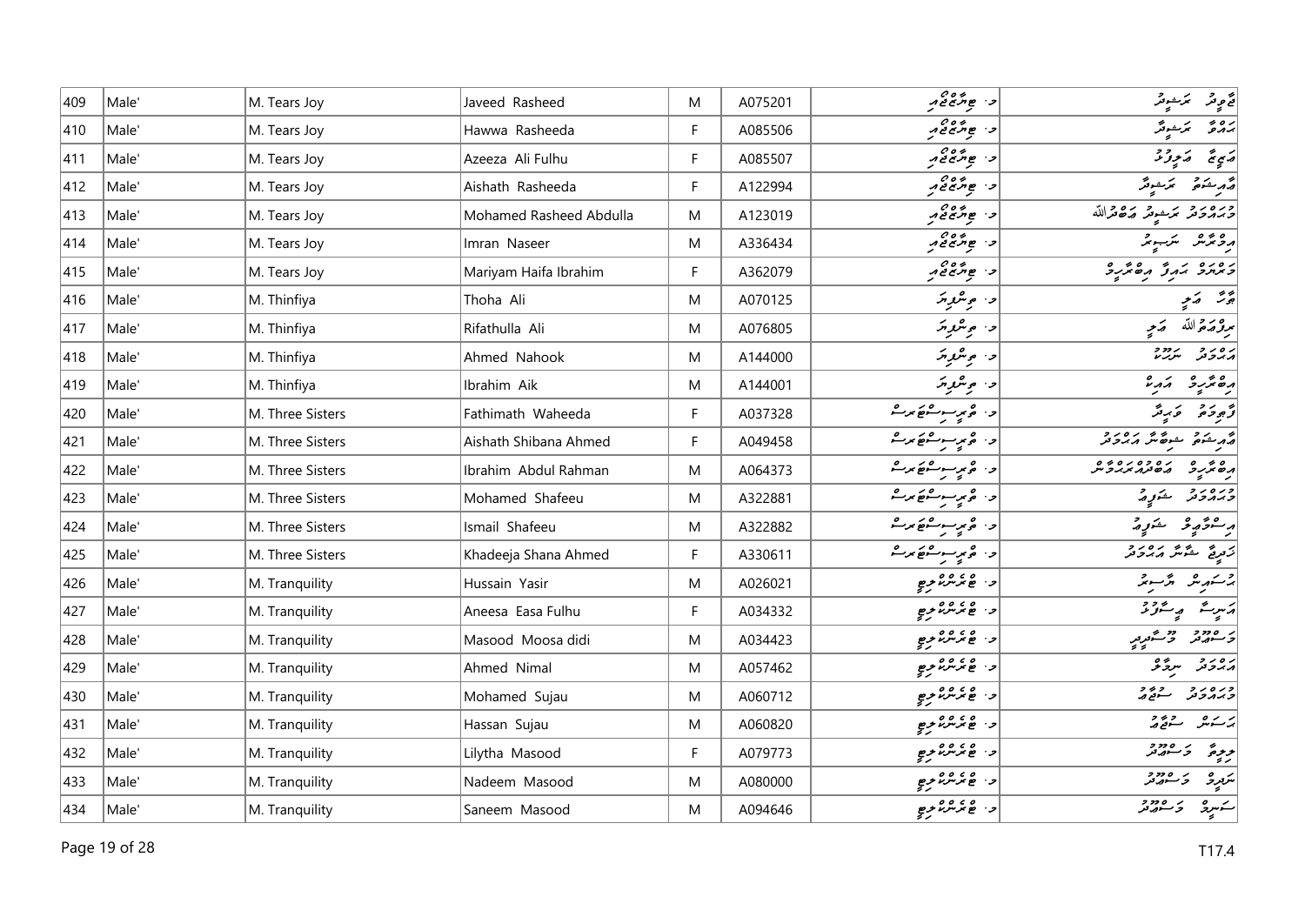| 435 | Male' | M. Tranquility  | Farah Sham                | M  | A336683 | و. ھ بر سر دی و ھ                 | تر پڑہ شور                                             |
|-----|-------|-----------------|---------------------------|----|---------|-----------------------------------|--------------------------------------------------------|
| 436 | Male' | M. Tranquility  | MOHAMED AHUSAN SHUJAU     | M  | A336735 | وسي عريد للمربع                   | ورەر و پروت مەر وە و                                   |
| 437 | Male' | M. Tranquility  | Fathimath Farahath Shujau | F. | A342754 | د . ه پرېږر د ه                   | وتجاوح والمركز والمحادثة                               |
| 438 | Male' | M. Tranquility  | Ibrahim Faruhan           | M  | A345034 | ه عمر در دیم دیم                  | مەھەر ئەرمەر                                           |
| 439 | Male' | M. Tranquility  | Farahanaaz Sujau          | F  | A345038 | و ، ھي شريع پر ھي                 | زىرىدە ھەدە                                            |
| 440 | Male' | M. Tranquility  | Aishath Zahwa Nadym       | F  | A345653 | و ، ھي پر سربر بريج               | وكرك والملح المحافيرة                                  |
| 441 | Male' | M. Tranquility  | Maldha Yasir              | F  | A353903 | و . ھ <sub>ى</sub> ئەمەر بىر<br>ئ | ووثر الرسائر                                           |
| 442 | Male' | M. Tranquility  | Mohamed Mirsaal Yasir     | M  | A358414 | وسي عريد مريوم موجع               | ورەرو دېرىكو كەسىر                                     |
| 443 | Male' | M. Tranquility  | Ahmed Mifrah Yasir        | M  | A372979 | و. ھي سر سر سر ج                  | برورد ووعربه مرسوبر                                    |
| 444 | Male' | M. Tranquility  | Aminath Falak             | F  | A373602 | و ، ھي شريع پي                    | أزويته زوه                                             |
| 445 | Male' | M. Vaarey Villa | Aishath Ali               | F  | A032990 | و· قۇتترەقى                       | وكرم شكوه وكالمح                                       |
| 446 | Male' | M. Vaarey Villa | Shaahina Ali              | F  | A037440 | و· وَتَرُوِدٌ                     | شَرْبِ مَنْ مَرْمٍ                                     |
| 447 | Male' | M. Vaarey Villa | Arushad Ali               | M  | A039044 | و· قۇتترەقى                       | أروحية أركم                                            |
| 448 | Male' | M. Vaarey Villa | Asad Ali                  | M  | A046023 | و· ۇتئوۋ                          | ړ هر ته کمبي                                           |
| 449 | Male' | M. Vaarey Villa | Ashraf Ali                | M  | A046024 | و· قۇتترەپچ                       | كالشاعرق الكافح                                        |
| 450 | Male' | M. Vaarey Villa | Ahmed Yethrib Hamdun      | M  | A104701 | و· قۇتترەق                        | , 2,0,000 <u>000 000 0</u><br>ג'ארי האיב אירי איר נגיע |
| 451 | Male' | M. Veyla        | Ibrahim Shaan Bin Mohamed | M  | A049574 | و· گاگ                            |                                                        |
| 452 | Male' | M. Veyla        | Ahmed Shafy Bin Mohamed   | M  | A049612 | و· گڏگ                            | ו 2,0,000 בינה בינה ב                                  |
| 453 | Male' | M. Veyla        | Fathmath Sifna Mohamed    | F  | A127659 | و· گاگ                            | توجود سومد ورەرد                                       |
| 454 | Male' | M. Veyla        | Hafsa Waheed              | F  | A138202 | و· گاگ                            | رەپ ئەرد                                               |
| 455 | Male' | M. Veyla        | Fathimath Shaffa Ahmed    | F  | A159908 | و· گاگ                            | و رو ده و ده د درو<br>ژبوده شمارژ اربرد تر             |
| 456 | Male' | M. Veyla        | Ismail Shafiu Mohamed     | M  | A350180 | و· گاگ                            | ر موځ په څو د محمد د د و                               |
| 457 | Male' | M. West Sea     | Ahmed Riza                | M  | A027689 | وسي صفح سو                        | أرور و مرت                                             |
| 458 | Male' | M. West Sea     | Ali Najeeb                | M  | A038099 | ر ، <sub>ع</sub> موھوب            | ر<br>مزید سر <sub>ک</sub> ج ځه                         |
| 459 | Male' | M. West Sea     | Ibrahim Fayaz             | M  | A066657 | -<br> - د م سقطان                 | رەپرىرى زېرىد                                          |
| 460 | Male' | M. West Sea     | Zuhuriyya Adam            | F  | A078913 | - ءُ شوه ب                        | ככ כב יינים                                            |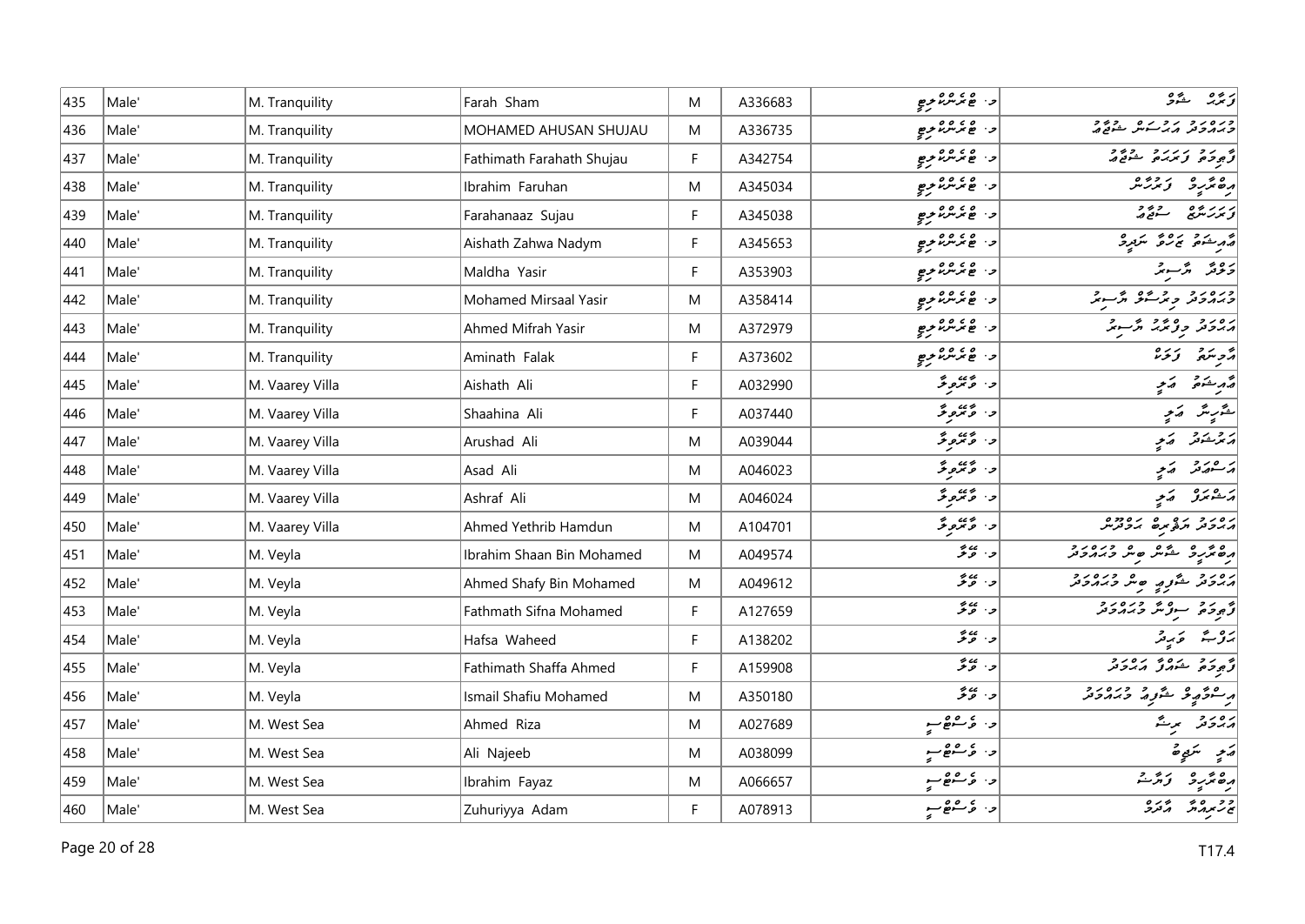| 461 | Male' | M. West Sea    | Umniyya Mohamed            | F | A078915 | د· ءُ شقط ہے                                                                                                         | כם כב כנסנב<br>הכיט <i>ו</i> ת כגובע                                                                 |
|-----|-------|----------------|----------------------------|---|---------|----------------------------------------------------------------------------------------------------------------------|------------------------------------------------------------------------------------------------------|
| 462 | Male' | M. West Sea    | Aminath Afsana Najeeb      | F | A080477 | $ \frac{0}{2}$ $ \frac{0}{2}$ $ \frac{0}{2}$                                                                         | أأتر يتزهر أتركز يتكبرها                                                                             |
| 463 | Male' | M. West Sea    | Ahmed Faisam               | M | A100633 | $ e^{0}$ $ e^{-}$ $\frac{1}{2}$                                                                                      | أرورو وكرسك                                                                                          |
| 464 | Male' | M. West Sea    | Fathimath Fizana           | F | A166765 | — ءُڪھ ب                                                                                                             | أواقبوخاته ويخامله                                                                                   |
| 465 | Male' | M. West Sea    | Mohamed Ahsan              | M | A287311 | $-8.26$                                                                                                              | ورەرو روسك                                                                                           |
| 466 | Male' | M. West Sea    | Mariyam Simna              | F | A319331 | -<br> - د عرصو صحيح                                                                                                  | ئە ئەرە<br>سوۋىتر                                                                                    |
| 467 | Male' | M. West Sea    | Aishath Nishana            | F | A344482 | $ \frac{0}{2}$ $ \frac{0}{2}$ $ \frac{0}{2}$                                                                         | سرىشە ئىر<br>ھ مرشتہ ہ<br>م <i>رگہ م</i> شتہ ہ                                                       |
| 468 | Male' | M. West Sea    | Hawwa Ihsana               | F | A344483 | وسي صفح سو                                                                                                           | برە ئەر ئەسەتكە                                                                                      |
| 469 | Male' | M. West Sea    | Hussain Afsal              | M | A353472 | -<br> د· غر شقط په                                                                                                   | 2 سەر شەر ئەۋسەۋ                                                                                     |
| 470 | Male' | M. West Sea    | Aminath Faiha Fayaz        | F | A354784 | $\frac{1}{2}$ $\frac{1}{2}$ $\frac{1}{2}$ $\frac{1}{2}$                                                              | أأزويته وربر واثريثه                                                                                 |
| 471 | Male' | M. West Sea    | Ahmed Aiham                | M | A358851 | د غ شقح پ                                                                                                            | 5.222                                                                                                |
| 472 | Male' | M. West Sea 3  | RAMZIYYA MOHAMED           | F | A051803 | $3 - 2 - 5$                                                                                                          | עם המי הניהניה                                                                                       |
| 473 | Male' | M. West Sea 3  | Mohamed Samah              | M | A254051 | $3 - 2 - 5$                                                                                                          | و رە ر د<br>تر پر پر تر                                                                              |
| 474 | Male' | M. White Beach | Aishath Amira Abdul Kareem | F | A062105 | $\left  \begin{array}{cc} \mathcal{S}_{\varphi} & \mathcal{S}_{\varphi} & \mathcal{S}_{\varphi} \end{array} \right $ | و من الله علم الله الله الله عليه الله عليه الله عليه الله عليه الله عليه الله عليه الله عليه الله ا |
| 475 | Male' | M. White Beach | Isha Maumoon               | F | A347834 | $\mathcal{S}$ $\varphi$ $\mathcal{S}$ $\mathcal{S}$ $\mathcal{S}$                                                    | أمر سنگ الاحدود و                                                                                    |
| 476 | Male' | M. White Fish  | Abdul Kareem Ahmed         | M | A023438 | و· ءَرِءُ رِ ۦ                                                                                                       | גם כפגם הפגב<br>השיניבטיבי ההכינ                                                                     |
| 477 | Male' | M. White Fish  | Mariyam Amira Abdul Kareem | F | A073982 | و· ءَرِءُرِ شُه                                                                                                      | ر وره محمد محمد محمد المحمد المحمد المحمد المحمد المحمد المحمد المحمد المحمد المحمد المحمد المحمد ال |
| 478 | Male' | M. White Fish  | Nausheen Ahmed             | F | A164669 | و· ءَرِءُ رِ َ و                                                                                                     | سَمَدُ شوس مَ مَدَ حَد                                                                               |
| 479 | Male' | M. White Fish  | Ibrahim Shareef            | M | A307434 | و· ءَرِءُ رِّءْ                                                                                                      | أرەنزىرو شىرز                                                                                        |
| 480 | Male' | M. White Fish  | Naail Ahmed                | M | A342791 | و· ءَرِءُ رِ َ و                                                                                                     | شمری پروژند                                                                                          |
| 481 | Male' | M. White Fish  | Aminath Rifga              | F | A362886 | و· قەرغۇرىشە                                                                                                         | أأزجر سنتعج المرواقي                                                                                 |
| 482 | Male' | M. White Fish  | Ahmed Nawal                | M | A387421 | د . ق پر قار څ                                                                                                       | رەر پەر                                                                                              |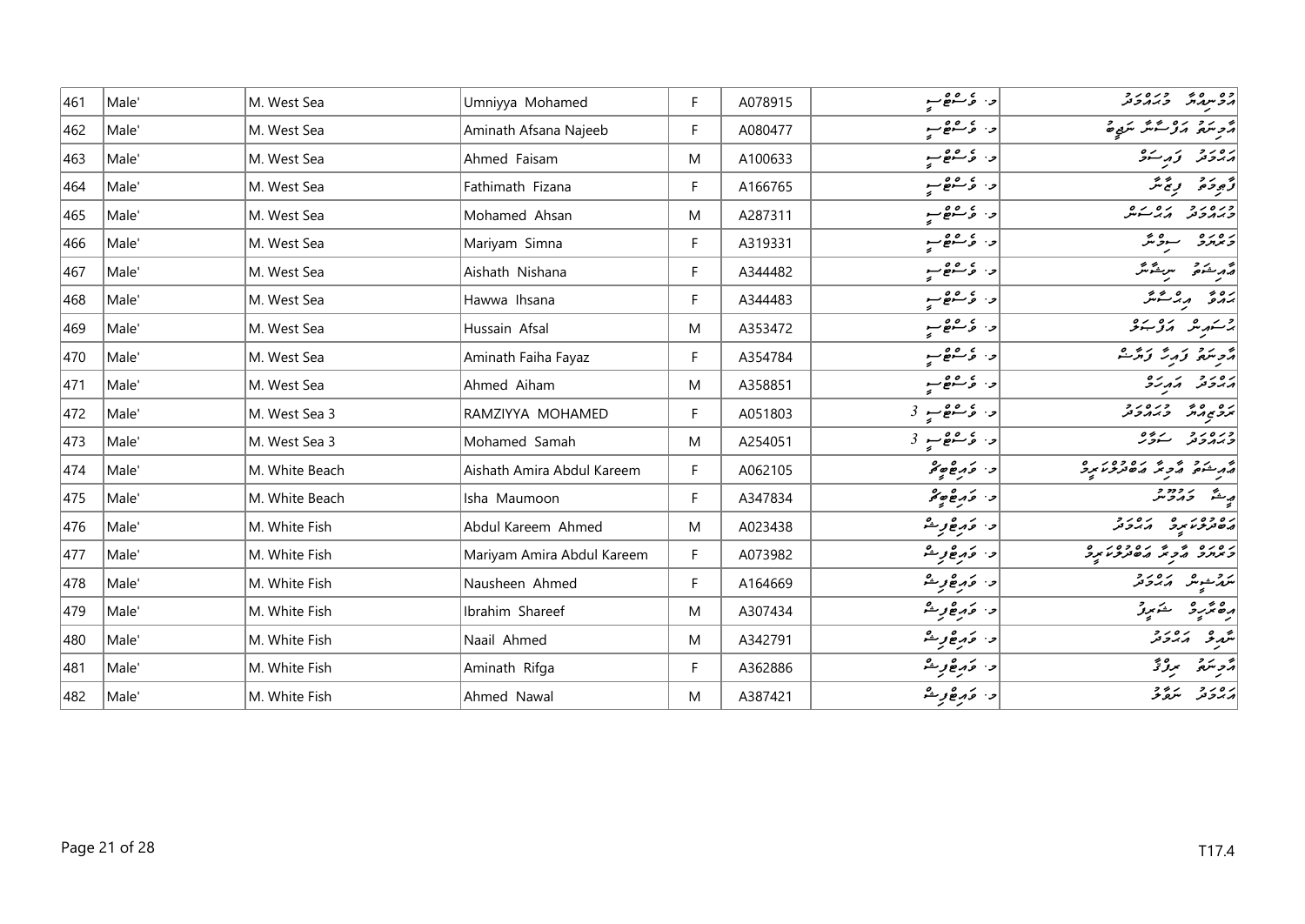## *w7qAn8m? sCw7mRo>u; wEw7mRw;sBo<*

| ' مرمر | 'يئرىثر: |
|--------|----------|
|        |          |
|        |          |
|        |          |

## *w7q9r@w7m> sCw7qHtFoFw7s; mAm=q7 w7qHtFoFw7s;*

| ىر تە | $\mathcal{O} \times$<br>$\sim$ | $\sim$<br>. . | لترنثر |
|-------|--------------------------------|---------------|--------|
|       |                                |               |        |
|       |                                |               |        |
|       |                                |               |        |

| يره | $^{\circ}$ | $\frac{2}{n}$ | $^{\circ}$<br>سرسر. |
|-----|------------|---------------|---------------------|
|     |            |               |                     |
|     |            |               |                     |
|     |            |               |                     |

| ىرتىر: | 。<br>سر سر | .,<br>مرسر |
|--------|------------|------------|
|        |            |            |
|        |            |            |
|        |            |            |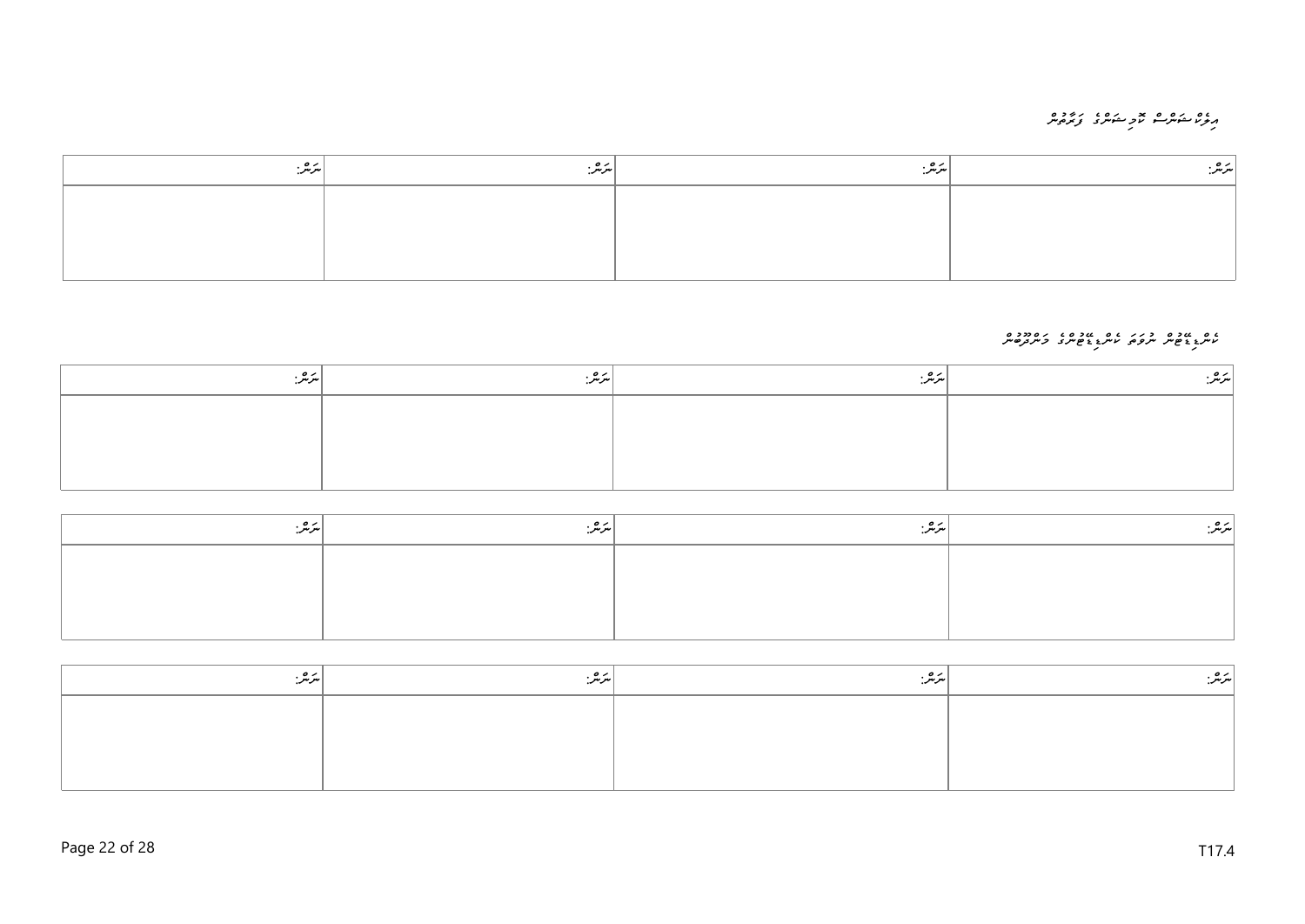| يزهر | $^{\circ}$ | ىئرىتر: |  |
|------|------------|---------|--|
|      |            |         |  |
|      |            |         |  |
|      |            |         |  |

| <sup>.</sup> سرسر. |  |
|--------------------|--|
|                    |  |
|                    |  |
|                    |  |

| ىئرىتر. | $\sim$ | ا بر هه. | لىرىش |
|---------|--------|----------|-------|
|         |        |          |       |
|         |        |          |       |
|         |        |          |       |

| يترمثر | $^{\circ}$ | ىر پىر |
|--------|------------|--------|
|        |            |        |
|        |            |        |
|        |            |        |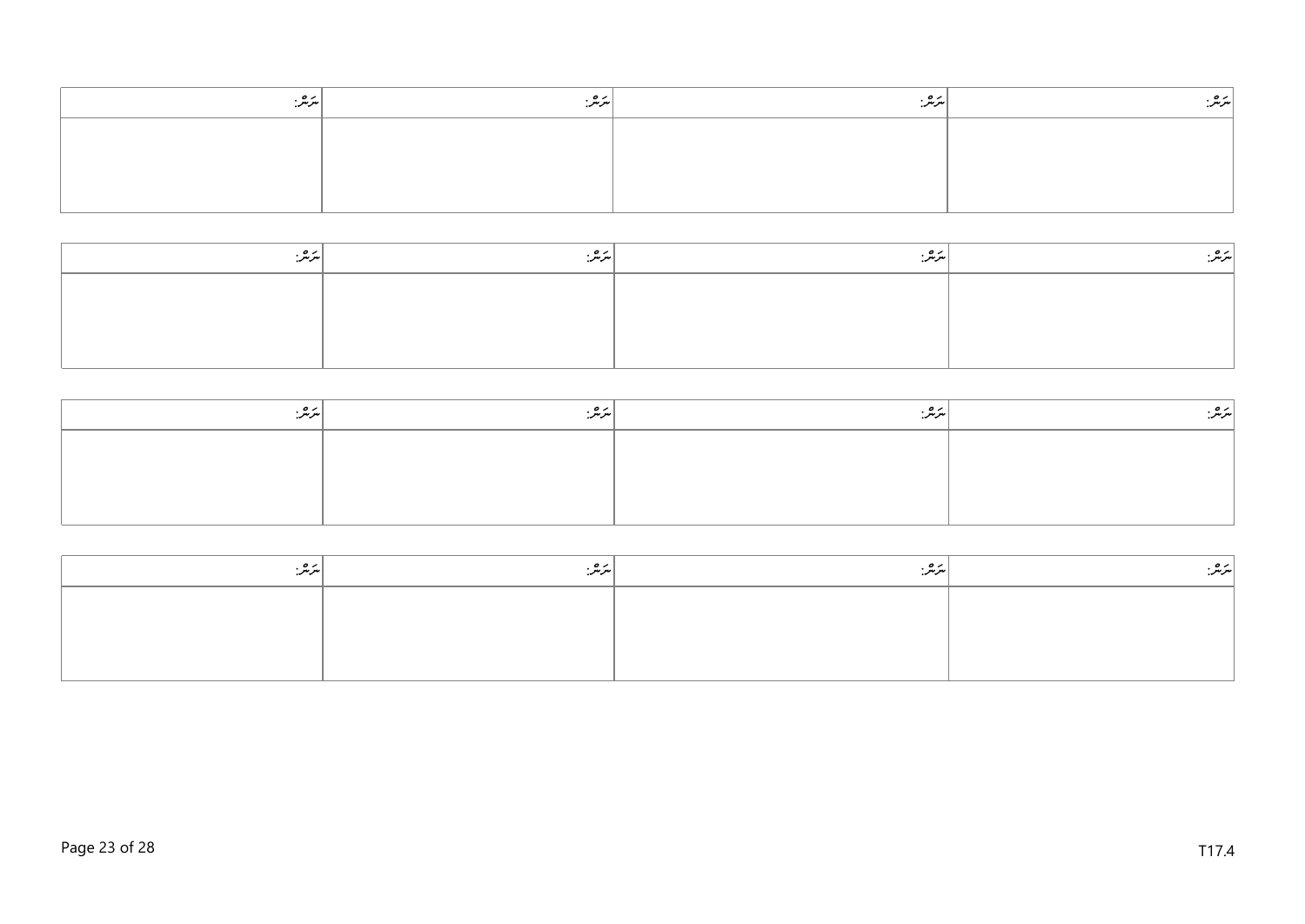| ير هو . | $\overline{\phantom{a}}$ | يرمر | اير هنه. |
|---------|--------------------------|------|----------|
|         |                          |      |          |
|         |                          |      |          |
|         |                          |      |          |

| ىئرىتى: | الترنثين | ا بر هر: | o <i>~</i><br>َ سرسر |
|---------|----------|----------|----------------------|
|         |          |          |                      |
|         |          |          |                      |
|         |          |          |                      |

| لترتكر: | الترنثر: | ابر همه: | الترنثر: |
|---------|----------|----------|----------|
|         |          |          |          |
|         |          |          |          |
|         |          |          |          |

|  | . ه |
|--|-----|
|  |     |
|  |     |
|  |     |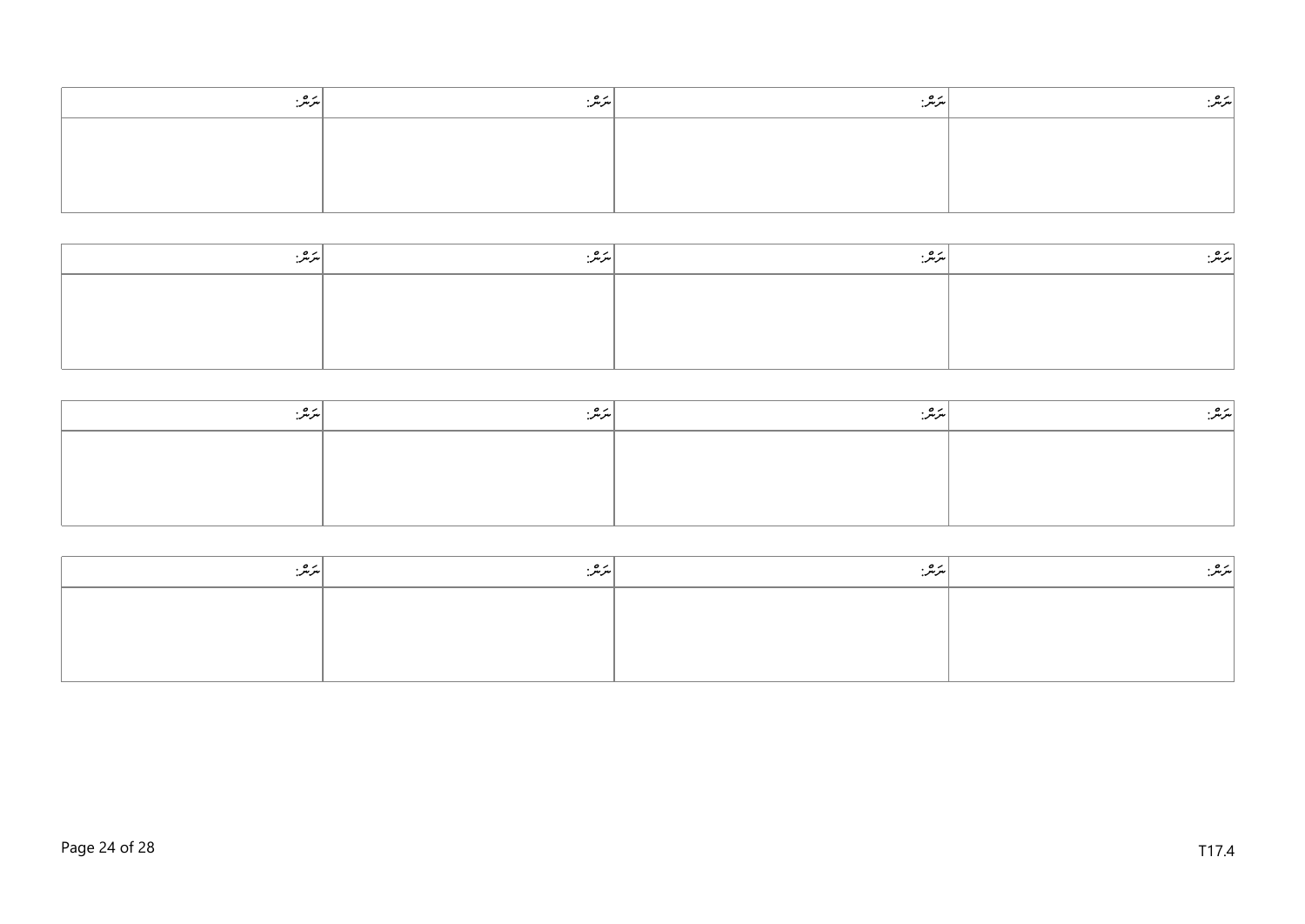| ير هو . | $\overline{\phantom{a}}$ | يرمر | اير هنه. |
|---------|--------------------------|------|----------|
|         |                          |      |          |
|         |                          |      |          |
|         |                          |      |          |

| ىئرىتى: | الترنثين | ا بر هر: | o <i>~</i><br>َ سرسر |
|---------|----------|----------|----------------------|
|         |          |          |                      |
|         |          |          |                      |
|         |          |          |                      |

| لترتكر: | الترنثر: | ابر همه: | الترنثر: |
|---------|----------|----------|----------|
|         |          |          |          |
|         |          |          |          |
|         |          |          |          |

|  | . ه |
|--|-----|
|  |     |
|  |     |
|  |     |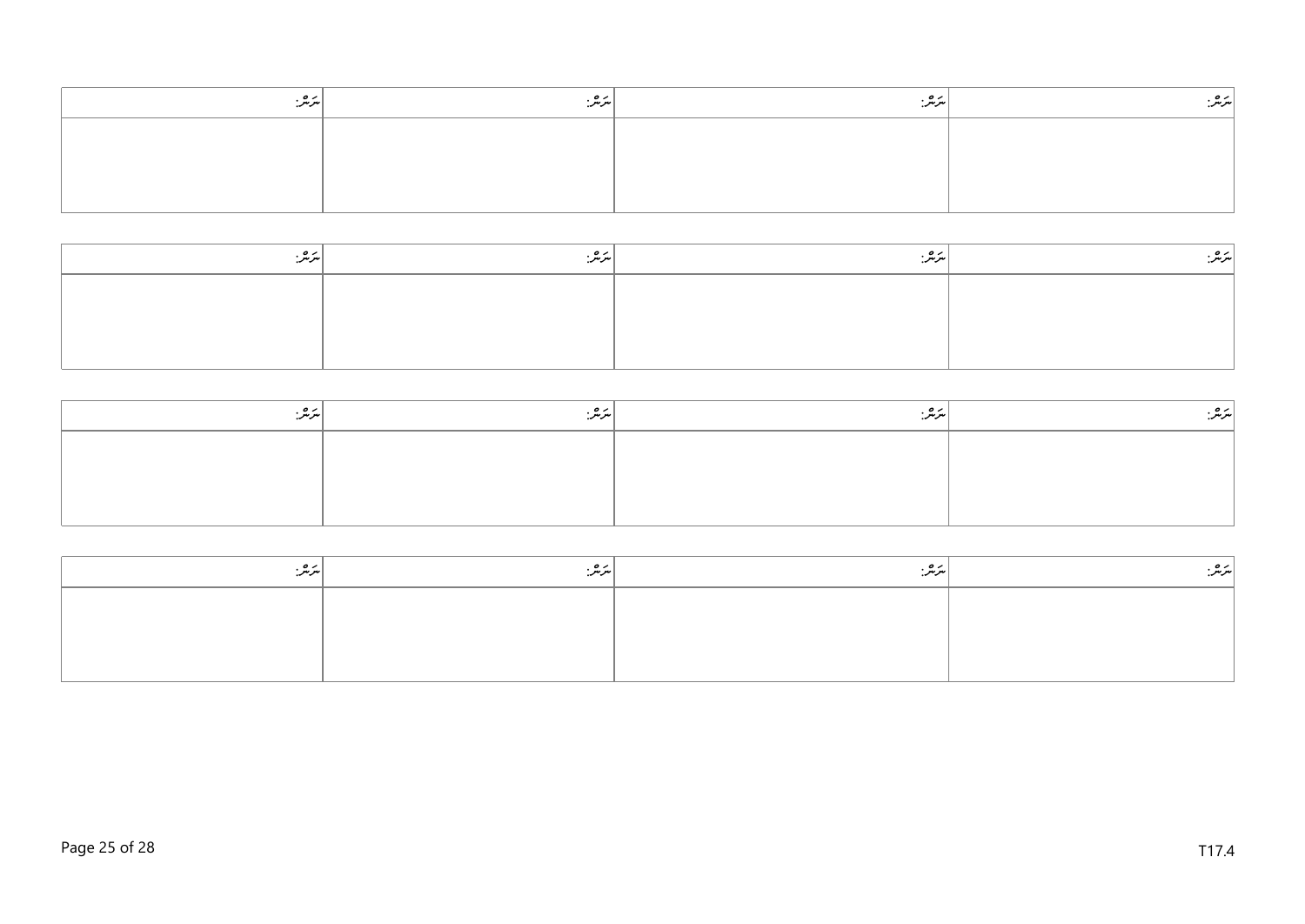| $\cdot$ | ο. | $\frac{\circ}{\cdot}$ | $\sim$<br>سرسر |
|---------|----|-----------------------|----------------|
|         |    |                       |                |
|         |    |                       |                |
|         |    |                       |                |

| يريثن | ' سرسر . |  |
|-------|----------|--|
|       |          |  |
|       |          |  |
|       |          |  |

| بر ه | 。 | $\sim$<br>َ سومس |  |
|------|---|------------------|--|
|      |   |                  |  |
|      |   |                  |  |
|      |   |                  |  |

| 。<br>. س | ىرىىر |  |
|----------|-------|--|
|          |       |  |
|          |       |  |
|          |       |  |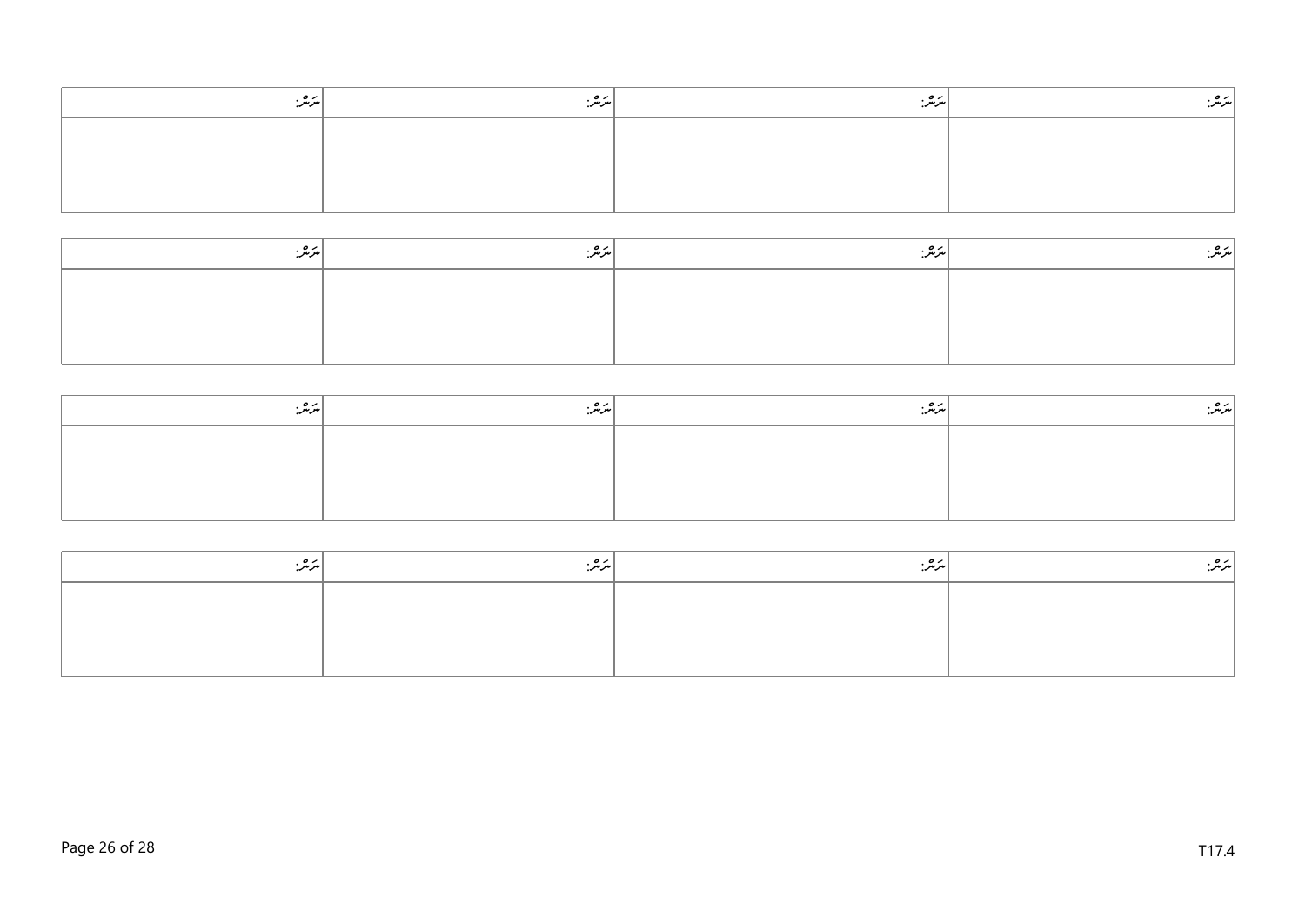| ير هو . | $\overline{\phantom{a}}$ | يرمر | لتزمثن |
|---------|--------------------------|------|--------|
|         |                          |      |        |
|         |                          |      |        |
|         |                          |      |        |

| ئىرتىر: | $\sim$<br>ا سرسر . | يئرمثر | o . |
|---------|--------------------|--------|-----|
|         |                    |        |     |
|         |                    |        |     |
|         |                    |        |     |

| الترنثر: | ' مرتكز: | الترنثر: | .,<br>سرسر. |
|----------|----------|----------|-------------|
|          |          |          |             |
|          |          |          |             |
|          |          |          |             |

|  | . ه |
|--|-----|
|  |     |
|  |     |
|  |     |